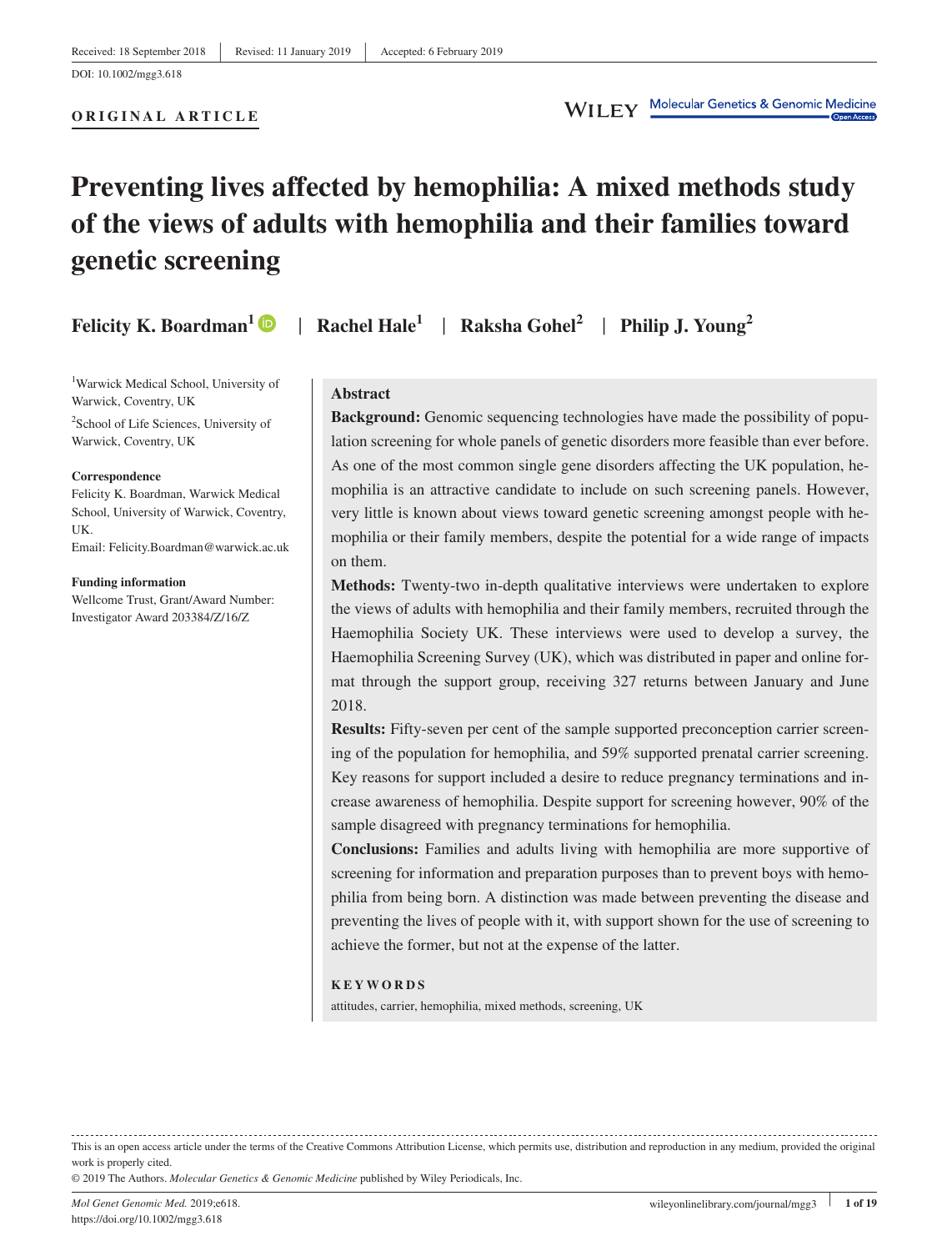# **1** | **INTRODUCTION**

As the capacities of genomic technologies continue to expand and become more efficient, genomic information is more accessible to members of the public than ever before. Within the UK, the Genomics England initiative, the 100,000 Genomes Project, highlights the high position of population genomics on the public agenda (Davies, 2016) and suggests a future in which population carrier screening using genomic sequencing techniques (potentially also accompanied by genome editing) are an accepted and widely used component of mainstream reproductive healthcare. Supporters of expansive carrier screening for rare genetic diseases have highlighted the significant risk that these disorders collectively pose to the public's health. Whilst individually rare, their combined incidence is comparable to that of Down Syndrome—a condition routinely screened for across the globe (Archibald et al., 2017). Furthermore, it has been argued that the introduction of population carrier screening would expand the reproductive options of carrier parents (Human Genetics Commission, 2011). For example, it would allow them the option of avoiding the birth of an affected child altogether. Indeed, without pre‐conception or prenatal screening, the birth of an affected child is typically the most common route by which carrier parents discover their status. When preconception carrier screening is implemented, however, carrier parents may choose to access other technologies, such as pre‐implantation genetic diagnosis for use in their very first pregnancy to ensure the birth of an unaffected embryo. In addition, the potential for negative health implications associated with carrier status (e.g., in relation to hemophilia, thalassemia, sickle cell, and fragile x syndrome) are also being increasingly recognized, suggesting that carrier screening has wider health implications that go beyond the domain or reproduction (Abdul‐Kadir, Davies, Halimeh, & Chi, 2013). Despite these potential benefits, however, the acceptability of population carrier screens to both the general public, and, more specifically the communities already living with genetic diseases, has been relatively under-explored, although this body of literature is emerging (Archibald et al., 2013; Henneman et al., 2001; McClaren, Delatycki, Collins, Metcalfe, & Aitken, 2008; Roadhouse et al., 2018). This under‐representation of families living with genetic diseases in debates around genetic screening and selective reproduction is particularly striking as genetic screening would likely have implications for such families beyond those anticipated for the general public (Boardman & Hale, 2018). Such implications may include an increase in social stigmatization of those living with screened-for conditions (as the public profile of the disorder shifts to a "preventable" disease), the potential for reductions in funding for research into treatments and the loss of peerto‐peer support as the incidence of a condition declines over time (Nuffield Council on Bioethics, 2018).

Previous research on attitudes toward screening and selective reproduction has been somewhat contradictory. Some studies have revealed widespread support for selective reproduction amongst affected families and adults (e.g., Chen & Schiffman, 2000; Conway, Allenby, & Pond, 1994; Janssens et al., 2016; Potrata, McKibbin, Lim, & Hewison, 2014), whilst more recent research points to ambivalence and conflict (Maxwell et al., 2011), and sometimes outright rejection of the notion of screening on principle (Barter, Hastings, Williams, & Huws, 2016; Boardman & Hale, 2018; Roadhouse et al., 2018). Concerns have been expressed about the loss of (potentially) high quality life in spite of genetic disease, the implied implicit judgement on the value of life with disability and disapproval of the redirection of resources away from social and environmental barrier removal and toward the medical elimination of the condition (Boardman & Hale, 2018; Middleton, Hewison, & Mueller, 1998; Roadhouse et al., 2018).

However, the diversity of views expressed and the sheer heterogeneity of lives affected by genetic disease—not only across diagnostic boundaries, but also within them (Boardman, Young, & Griffiths, 2016)—suggest that further research is required to better understand the perspectives of families and adults living with genetic disease and the associated factors that lend themselves toward either the support or nonsupport of genetic intervention in reproduction.

Drawing on a previous study of the views of families living with the neuromuscular disorder Spinal Muscular Atrophy (see Boardman et al., 2016), this exploratory analysis examines the reproductive views, decisions, and attitudes of families and adults living with hemophilia. It is only through such an understanding that the full range of possible impacts of genetic carrier screening for conditions such as hemophilia can be anticipated, and their relevance to the implementation of future programmes considered.

## **1.1** | **Hemophilia**

Hemophilia is a rare, X-linked blood clotting disorder typically affecting males (with female carriers) that causes excessive and prolonged bleeding. In some circumstances, females can be affected by hemophilia if both of their parents are homozygous for the mutation (i.e., they carry the same mutation), however this is considered very rare. Children born with hemophilia today can reasonably expect a normal or near‐normal lifespan (Haemophilia Society, 2003), although this varies significantly across the developing world (Ghosh, Shetty, Pawar, & Mohanty, 2002). Hemophilia A is the most severe and most common form of the disorder, accounting for around 70% of all diagnoses (Haemophilia Society, 2003). People with hemophilia A are particularly vulnerable to injury and can experience spontaneous internal bleeds (often into joints) leading to acute pain and long‐term disability.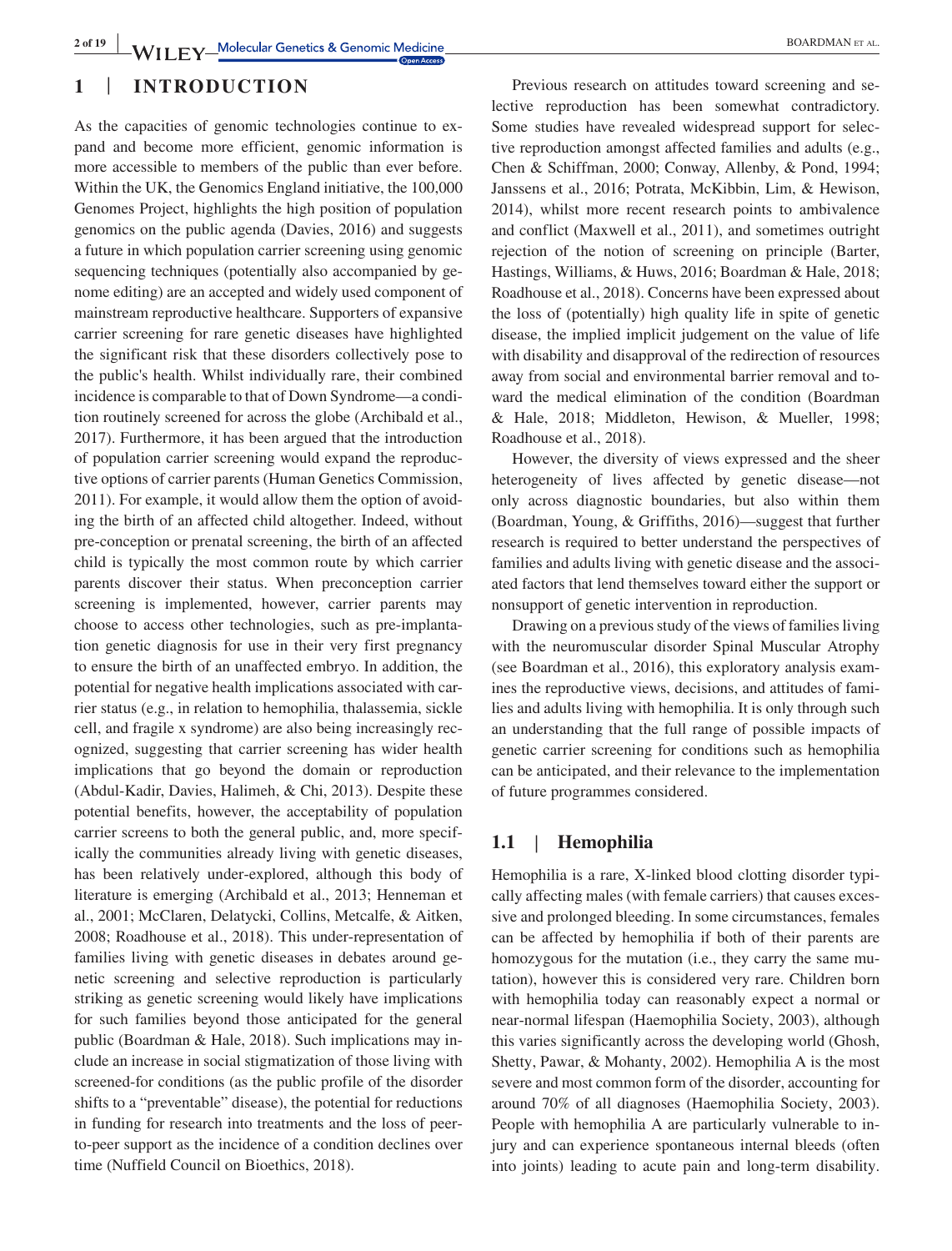The most common cause of hemophilia-related deaths are due to intracranial bleeds.

Hemophilia B is generally understood to be a less severe form of the disease, but for individuals with hemophilia B, spontaneous and internal bleeds can affect daily living. Treatment focuses primarily on replacing lost blood plasma and the administration of recombinant concentrates to substitute the absent clotting factor. More recently, the introduction of prophylactic IV therapies have been proven effective at preventing bleeds in those with hemophilia A. The administration of contaminated blood products to people with hemophilia throughout the 1980s, however, has also led to the development of substantial co‐morbidities in older men with hemophilia (typically hepatitis B/C and HIV), as well as increased social stigma for many people living with hemophilia in the UK (Barlow, Stapley, & Ellard, 2007).

# **1.2** | **Genetic testing for hemophilia**

Prenatal genetic diagnosis for pregnant women already known to be carriers of hemophilia became available during the 1970s using analysis of fetal blood at 18–20 weeks' gestation (Mårtensson, Tedgård, & Ljung, 2014), and pre‐implantation genetic diagnosis (which involves the creation of embryos through IVF and then testing them for hemophilia prior to implantation) became available to hemophilia carriers in the UK in 2004. Both of these forms of testing, however, are only available to families already at risk of having a child with hemophilia (not the general population), and typically only those living with "severe" forms of the condition (Hill, Compton, Lewis, Skirton, & Chitty, 2012). Furthermore, the recent introduction of NIPT (Non‐Invasive Prenatal Testing) within NHS healthcare, is also likely to contribute to the declining use of invasive prenatal testing for hemophilia. As NIPT can now be used to accurately determine fetal sex early in pregnancy, the unnecessary testing of female fetuses is gradually being eliminated (Hill et al., 2012).

# **1.3** | **Testing and screening: The views of families and adults with hemophilia**

Despite hemophilia being the most common inherited blood disorder, no previous studies exist that explore the views of both people with hemophilia and their families toward population carrier screening. This is in spite of the increasing recognition of the health implications of hemophilia carrier status (Hooper, Miller, & Key, 2010), and the rising healthcare costs associated with its management as more sophisticated treatments are developed, and adults with hemophilia live increasingly long lifespans (Tsai et al., 2013). Where the views of the general public toward hemophilia screening have been considered, however, strong support for screening, and a greater willingness (than hemophilia carriers) to

terminate a pregnancy affected by hemophilia have been observed, although there remains a notable lack of evidence in this area (Tsai et al., 2013, p. 724).

Indeed, the majority of previous research studies that have been conducted on uses of, and attitudes toward, genetic testing for hemophilia have all tended to focus on their use within already affected families, rather than by the general population. This research has shown that whilst there is generally great enthusiasm for the carrier testing of female relatives (often at young ages) (Dunn, Miller, Griffioen, & Lee, 2008; Thomas et al., 2007), that attitudes toward pregnancy termination for hemophilia produce far more mixed results (Varekamp et al., 1990; Varekamp, Suurmeuer, Rosendaal, & Brocker‐Vriends, 1993). Indeed, a survey of 207 obligate and potential carriers in the Netherlands by Balak et al. (2012) suggested that there is broad support for the use of prenatal diagnosis (54% of their sample had accessed it) with 82% of identified affected pregnancies being terminated. However, evidence from other surveys of carriers contradict Balak et al.'s (2012) findings, with reports of far lower levels of acceptance of both prenatal testing, but also pregnancy termination (e.g., Kadir et al., 2000; Mårtensson et al., 2014; Dunn et al., 2008; Tsai et al., 2013; Varekamp et al., 1990; Ratna, Lehesjoki, Peippo, & Kaariainen, 1994; Kraus & Brettler, 1988). Varekamp et al.'s (1990) Dutch study, for example, revealed that only 31% of the 549 female carriers they surveyed would consider prenatal testing and selective termination for hemophilia, whilst Kadir's more recent (2000) UK‐based study of 197 female carriers produced a similar result, showing that only 27% of affected pregnancies (identified through prenatal testing) were terminated on the grounds of hemophilia (in spite of broad support for diagnostic testing). For surveys conducted by Kraus and Brettler (1988) and Ratna et al (1994), these figures were even lower, at 17% and 16% acceptance of testing and termination amongst female carriers respectively.

Key reasons for supporting and accessing prenatal diagnosis and selective termination for hemophilia have been identified as relating to the severity of the hemophilia in the family, liberal attitudes toward pregnancy termination and being of older age (Balak et al., 2012). Key reasons for non‐support/non‐use of prenatal testing and selective termination, however, include the acceptance of hemophilia as a "liveable" condition compatible with a good quality of life, fear of fetal loss associated with an invasive test, as well as religious objections to the interruption of pregnancy (Balak et al., 2012; Kadir et al., 2000; Kraus & Brettler, 1988; Ratna et al., 1994; Varekamp et al., 1990).

It is noteworthy, however, that such surveys have tended to focus exclusively on the views and decisions of female hemophilia carriers, to the exclusion of adult males with hemophilia themselves. Whilst this exclusion may be justified on grounds that it is carrier women (not men with hemophilia) to whom the technologies are offered, there are nevertheless compelling reasons to consider the views of genetically disabled adults in such debates, particularly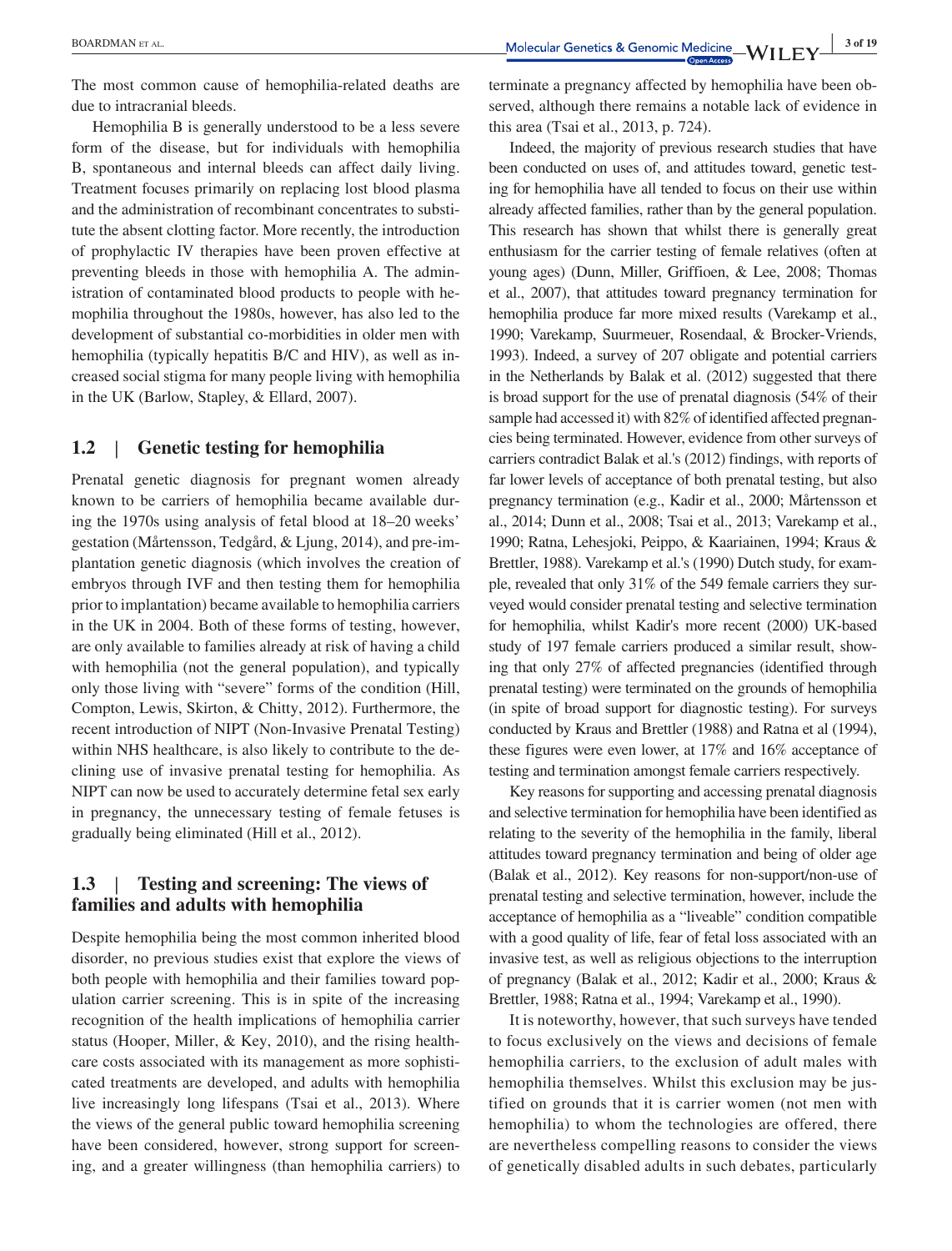given the range of possible negative impacts for them if mass screening were to be introduced. Where men with hemophilia have been included in research studies on this topic, there is some (limited) evidence to suggest that they hold more favorable attitudes toward hemophilia prevention than any other stakeholder group (Thomas et al., 2007, p. 637), however evidence on this remains scant.

To address this identified gap in the literature, this paper presents a mixed methods sequential analysis (Creswell & Plano Clark, 2006) of 22 in‐depth qualitative interviews and a national UK survey  $(n = 327)$  conducted with families and adults affected by hemophilia. The study explores their attitudes toward, and actual/anticipated uses of, prenatal testing, carrier testing, and selective pregnancy termination for hemophilia, but also their perceptions of the expansion of genetic screening for hemophilia beyond affected families to the general population. In so‐doing, this paper offers a contribution to the growing body of literature exploring the impacts of genomic medicine for those already living with genetic disease.

# **2** | **METHODS**

# **2.1** | **Ethical compliance**

Ethical approval was granted from the Biomedical and Scientific Research Ethics Committee for the qualitative interviews on 21/02/17 (REGO‐2017‐1910), and for the Hemophilia Screening Survey (UK) on 17/11/17 (REGO‐2017‐1910 AM02).

### **2.2** | **Data collection methods**

This study involved the collection of both qualitative and quantitative data using an exploratory sequential mixed methods design. The data were collected between April 2017 and June 2018 through the use of exploratory in‐depth interviews (phase I), a quantitative survey (phase II), and an integrated mixed methods analysis (phase III).

### **2.2.1** | **Qualitative interviews: Phase I**

In order to explore the perspectives of families and adults living with hemophilia on screening and reproductive genetics,

a call for participants was placed in the Haemophilia Society's newsletters, website, and social media accounts. People with different types of bleeding disorder were initially included in this exploratory phase of the research. This strategy led to the successful recruitment of 22 participants (15 females and 7 males), with interviews taking place between April 2017 and March 2018 (see Table 1 for a breakdown of qualitative interview participants). Ten of the participants had a bleeding disorder themselves (six males with hemophilia, one male with factor XII deficiency, and three females with Von Willebrands disease), and participants were geographically dispersed throughout the UK. Given this dispersion, participants were given a choice of interview method: telephone, face-to-face, or email. This led to four interviews taking place face‐to‐face (three in the participant's home and one at the University) and 18 interviews were conducted by telephone. The average length of interview (for both face‐to‐face and telephone interviews combined) was 47 min.

Within interviews, participants were asked about their experiences of living with hemophilia, its impact on daily life, their views on reproduction in the context of genetic technologies, as well as their perceptions of the possibility of population carrier screening for hemophilia. The interviews were all recorded and transcribed verbatim before being transferred to Nvivo 11 qualitative data analysis software for analysis. A constructivist approach to grounded theory data analysis was used which involved initial "open coding" before more hierarchical coding. A process of coding, refinement of concepts through analysis meetings and reference to the literature, followed by re‐coding was carried out over a period of three months until "data saturation" (i.e., no new themes were emerging) had occurred (Glaser & Strauss, 1967).

# **2.2.2** | **Hemophilia Screening Survey (UK): Phase II**

Following analysis of the qualitative data, and in reference to a previously developed survey (Boardman et al., 2016), the Haemophilia Screening Survey (UK) was developed in order to measure the prevalence of ideas about screening expressed in the qualitative interviews on a larger scale. Retaining the same basic structure of a previously administered survey, the SMA Screening Survey (UK) (Boardman et al., 2016), this new survey was tailored to the ideas expressed in the qualitative interviews, as well as factors unique to hemophilia, such as

**TABLE 1** Qualitative interview participant characteristics and interview type

|                                                   |                | <b>Gender</b> |             | Interview type      |                  |
|---------------------------------------------------|----------------|---------------|-------------|---------------------|------------------|
| <b>Participants</b>                               | <b>Numbers</b> | <b>Female</b> | <b>Male</b> | <b>Face-to-face</b> | <b>Telephone</b> |
| Diagnosed with hemophilia/VWB                     | 10             |               |             |                     |                  |
| Family member of person diagnosed with hemophilia | 12             | 11            |             |                     | 10               |
| Totals                                            | つつ             | 14            |             |                     | 18               |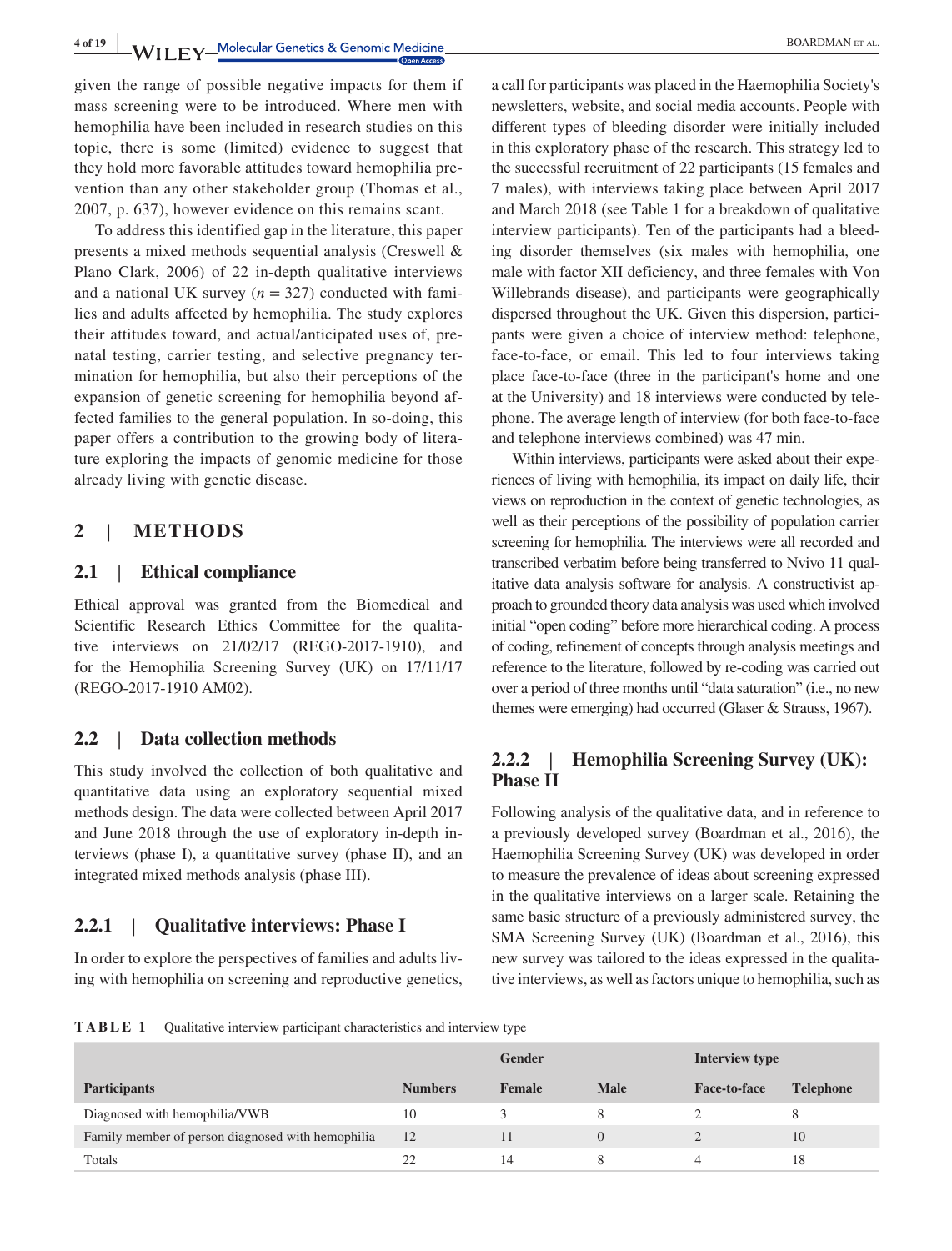**BOARDMAN ET AL. 5 of 19**<br> **Molecular Genetics & Genomic Medicine** WII FV 5 of 19

questions about treatment and exposure to contaminated blood. Questions designed to capture demographic information (such as educational attainment, religious faith, and ethnicity) were either directly replicated from, or appear as modified versions of, questions included in the 2011 UK Census survey. Within the survey, participants were asked about their support for two different types of screening programme: Preconception genetic screening (PCGS), a programme to identify carriers of hemophilia before a pregnancy is established and prenatal genetic screening (PNGS) to identify carriers (and potentially also affected foetuses) during pregnancy.

As well as the initial qualitative work, the survey was passed through an expert panel for feedback and cognitive interviewing before distribution. Cognitive interviewing is a widely used technique that uses in‐depth interviewing techniques in order to explore the mental processes that participants use to answer survey questions (Willis, 2005). The expert panel was made up of three people living with hemophilia in their family, two staff members of the UK Haemophilia Society and a hemophilia specialist nurse.

Survey data collection was carried out over a period of six months, between January and June 2018. Participants were invited to complete it if they were aged over 18 and either had hemophilia themselves or had at least one diagnosis of hemophilia in their family. No restrictions were placed on the nature of the familial relationship, for example, step, adopted and fostered family members were all included as the social relationship to the person with haemophilia was considered as important as the biological relationship in determining screening attitudes. Including various family members in the study also enabled an examination of the effect on reproductive attitudes that differing levels of proximity to hemophilia had.

A paper version of the survey was mailed to all households known to the Haemophilia Society UK, and an online version was also made available and distributed through the Haemophilia Society's online networks. A link to the survey was also made available through the research project's website and Twitter/Facebook feeds. Participants were encouraged to distribute the survey to interested family/friends affected by hemophilia, and postal survey returns were all processed using data scanning technology to reduce human error.

# **2.3** | **Survey data stratification and statistical analysis**

Responses to each question were stratified as follows: gender (Male 1 vs. Female 0); age  $(35-45 \text{ 1} \text{ vs. other 0})$ ; qualifications (degree or above  $(1)$  vs. other  $(0)$ ); religious (yes  $(1)$  vs. no (0)); do you have children (yes (1) vs. no (0)); relationship to hemophilia (adults with disease (AWD) (1) vs. family  $(0)$ ); type of hemophilia associated with your family  $(A(1))$ or B (0)). For all questions regarding screening answers were

stratified as either agree/strongly agree (1) or other (0). This was done because it allowed the simplest way of assessing the positive views of respondents.

The attitudes of families and adults with hemophilia toward PCGS and PNGS were compared to determine if there were any statistical differences. The following sub‐group analyses were performed: All responders were analyzed collectively to identify any overriding trends (all responders). Responses from families (all) and AwD (all) were compared to determine if living the disease altered. Sub‐analyses on responders associated with hemophilia A and B were then performed: (a) responses from families associated with hemophilia A were compared with responses from families with hemophilia B; (b) responses from adults with hemophilia A were compared with responses from adults with hemophilia B; (c) responses from families associated with hemophilia A were compared with responses from adults with hemophilia A; and (d) responses from families associated with hemophilia B were compared with responses from adults with hemophilia B.

In each of the sub‐group analyses, the individual questions were assessed and then responses correlated against support for screening. For each question the number of "agree" versus "other" responses were reported and statistical differences between the subgroups were assessed using a chi‐squared analysis (Graphpad Prism software, v6).

# **2.3.1** | **Integrated mixed methods analysis: Phase III**

Following the qualitative and quantitative data analysis, the qualitative data were returned to in order to further interrogate the findings. Statistically significant findings from the survey were cross‐referenced with related themes from the qualitative dataset to explore possible reasons for the finding. For example, the finding that the majority of the survey participants agreed that hemophilia can be compatible with a good quality of life was interpreted through the qualitative data surrounding day‐to‐day living with hemophilia. This technique of returning to the qualitative dataset following quantitative analysis is particularly well suited to the identification of contradictions and nuances within the data (Creswell & Plano Clark, 2006), as well as to offer more in‐depth explanations for unusual or unexpected findings. For a topic area as complex as screening, this technique proved particularly useful in both explaining and illustrating the key findings of the project. Qualitative excerpts chosen for inclusion in this paper were selected from the analysis of both phases I and III, and on the basis that they particularly eloquently or clearly reflect a theme that was significant to the overall analysis.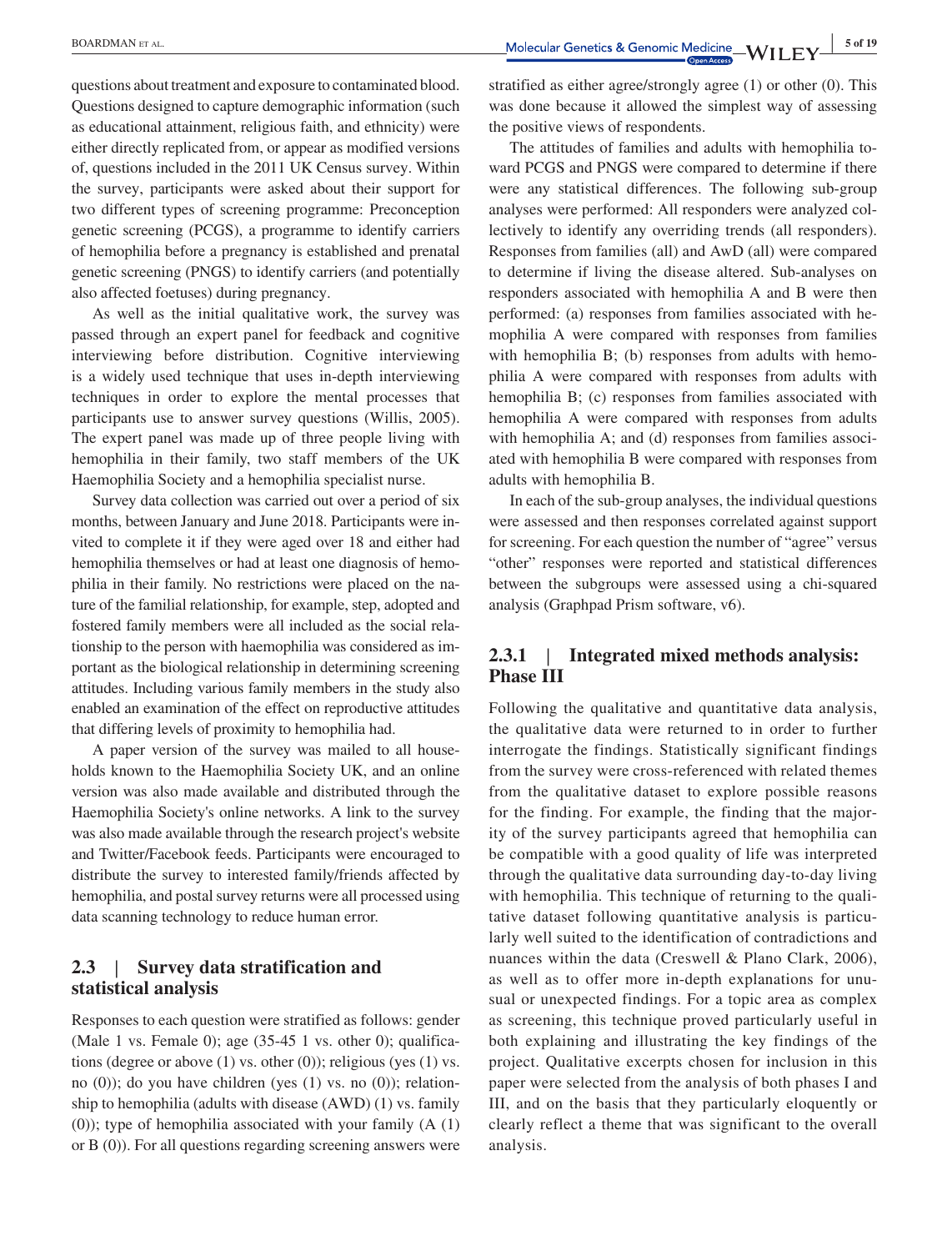# **3** | **RESULTS**

In total, 22 participants took part in an in‐depth qualitative interview, and 327 returned the Haemophilia Screening Survey (UK).

# **3.1** | **Quantitative data**

# **3.1.1** | **Cohort descriptive characteristics**

Of the 327 participants, 148 were family members of people with hemophilia (75.7%) and 179 had hemophilia themselves (24.3%; Table 2). A total of 173/327 (53%) participants were male, 85% of whom had hemophilia (Table 2). The majority of participants were over the age of 35 (85%), were not educated to degree level (57%), were religious (56%), and had children (77%) (Table 2). Most participants were associate with hemophilia A 271/327 (83%) rather than hemophilia B. Eighty‐six per cent of family members (127/148) (86%) were associated with type A and 146/179 (82%) of adults with hemophilia had been diagnosed with this form of the condition (Table 2).

# **3.1.2** | **Preconception genetic screening**

Overall**,** 57% of survey participants were in favor of PCGS and there was no statistical difference in the levels of support between families and adults with disease (57% vs. 56%;  $p = 0.82$ ) (Tables 3 and 4). The level of support was similar in all analyzed subgroups: (a) families associated with hemophilia A versus families associated with hemophilia B  $(57\% \text{ vs. } 62\%, p = 0.65)$ ; (b) adults with hemophilia A versus adults with hemophilia B (56% vs. 55%,  $p = 0.86$ ); (c) families associated with hemophilia A versus adults with hemophilia A (57% vs. 56%,  $p = 0.99$ ); and (d) families associated with hemophilia B versus adults with hemophilia B (62% vs. 55%,  $p = 0.77$ ) (Tables 3 and 4).

**TABLE 2** Characteristics and demographics of survey responders. Demographics are shown for all responders (*n* = 327), responders associated with hemophilia families (families;  $n = 148$ ), and individuals with hemophilia (adults with disease;  $n = 179$ )

| Characteristic     | <b>All responders</b><br>$(n = 327)$ | Families ( $n = 148$ ) | <b>Adults with disease</b><br>$(n = 179)$ | $p$ -Value* |
|--------------------|--------------------------------------|------------------------|-------------------------------------------|-------------|
| Gender—no. $(\%)$  |                                      |                        |                                           | < 0.0001    |
| Male               | 173 (53%)                            | 21(14%)                | 152 (85%)                                 |             |
| Female             | 154 (47%)                            | 127 (86%)              | 27(15%)                                   |             |
| Age (years)        |                                      |                        |                                           | 0.0002      |
| $18 - 25$          | 11 $(3%)$                            | 1(1%)                  | 10(6%)                                    |             |
| $26 - 34$          | 38 (12%)                             | 22(15%)                | 16(9%)                                    |             |
| $35 - 45$          | 68 (21%)                             | 45 (30%)               | 23(13%)                                   |             |
| $46 - 55$          | 60 (18%)                             | 21(14%)                | 39 (22%)                                  |             |
| $56 - 65$          | 65 (20%)                             | $30(20\%)$             | 35 (19%)                                  |             |
| $>65$              | 85 (26%)                             | 29 (20%)               | 56 (31%)                                  |             |
| Qualifications     |                                      |                        |                                           | 0.19        |
| Degree or higher   | 142 (43%)                            | 70 (47%)               | 72 (40%)                                  |             |
| Other/none         | 185 (57%)                            | 78 (53%)               | $107(60\%)$                               |             |
| Religious          |                                      |                        |                                           | 0.46        |
| Yes                | 183 (56%)                            | 88 (60%)               | 95 (53%)                                  |             |
| N <sub>o</sub>     | 130 (40%)                            | 55 (37%)               | 75 (42%)                                  |             |
| Prefer not to say  | 14 $(4%)$                            | 5(3%)                  | 9(5%)                                     |             |
| Parents            |                                      |                        |                                           | < 0.0001    |
| Yes                | 253 (77%)                            | 135 (91%)              | 118 (66%)                                 |             |
| N <sub>o</sub>     | 73 (22%)                             | 12 (8%)                | 61 (24%)                                  |             |
| Prefer not to say  | 1(1%)                                | $\boldsymbol{0}$       |                                           |             |
| Type of hemophilia |                                      |                        |                                           | 0.31        |
| Hemophilia A       | 273 (83%)                            | 127 (86%)              | 146 (82%)                                 |             |
| Hemophilia B       | 54 (17%)                             | 21(14%)                | 33 (18%)                                  |             |

*Notes*. Response distributions were compared between families and adults with disease and significant differences were assessed using chi‐squared analysis (*p*‐value).

\*Significant differences are in italics ( $p < 0.05$ ).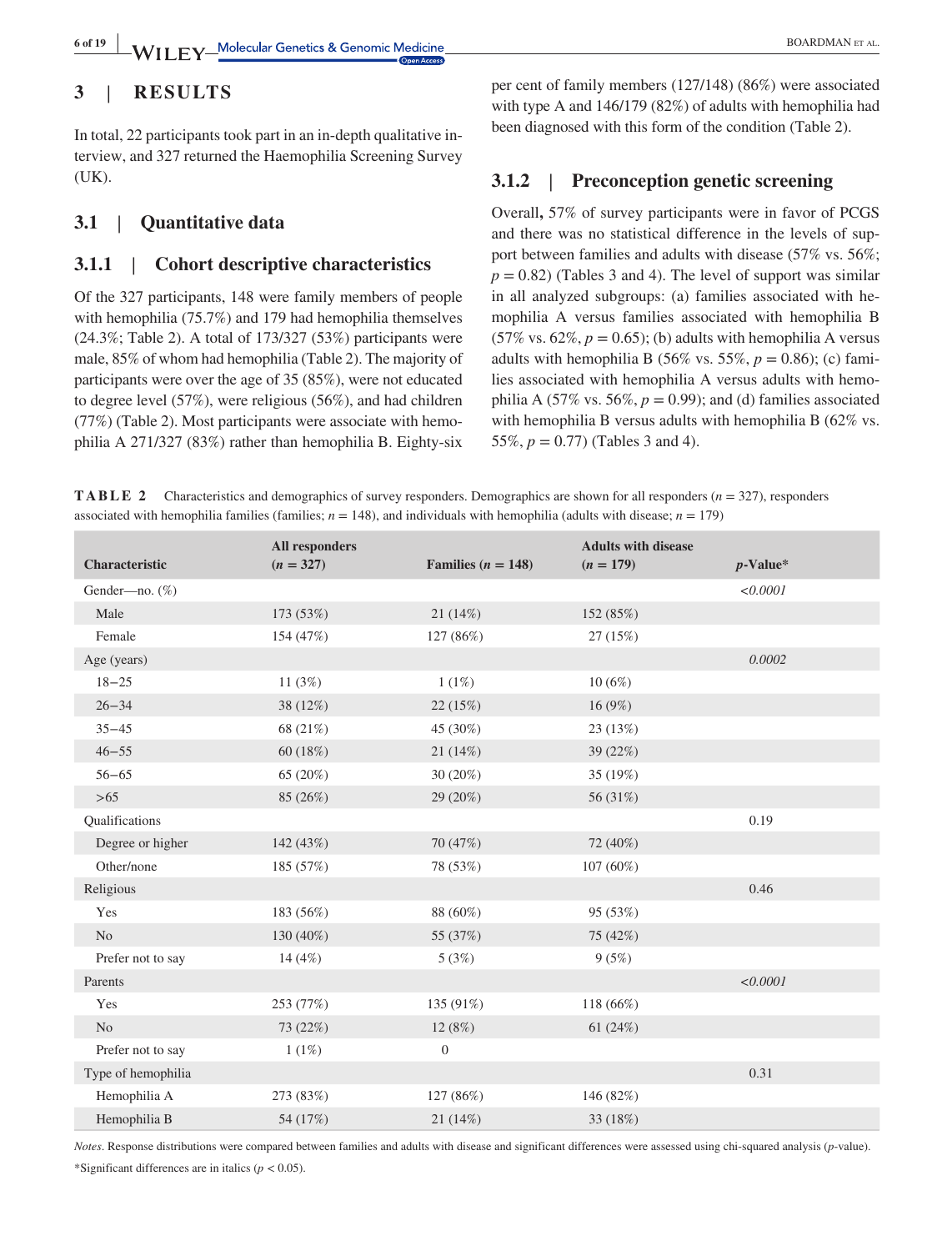| TABLE 3 Response summaries for questions assessing views on preconception genetic screening (PCGS). A) Response breakdowns are shown for family sub-groups (all, hemophilia A and<br>hemophilia B) and adults with disease sub-groups (all, hemophilia A |                                      | and hemophilia B)             |                            |                           |                                   |                                               |                                                     |
|----------------------------------------------------------------------------------------------------------------------------------------------------------------------------------------------------------------------------------------------------------|--------------------------------------|-------------------------------|----------------------------|---------------------------|-----------------------------------|-----------------------------------------------|-----------------------------------------------------|
| Question                                                                                                                                                                                                                                                 | <b>All Responders</b><br>$(n = 327)$ | $(n = 148)$<br>$F\ (\rm all)$ | $F$ (Hem A)<br>$(n = 127)$ | $F$ (Hem B)<br>$(n = 21)$ | $(n = 179)$<br>$\angle$ AwS (all) | $\mathbf{\hat{A}}$<br>AwD (Hem<br>$(n = 146)$ | 33AwD<br>(Haem A) $(n = 146)$<br>AwD (Hem B) $(n =$ |
| choice of reproductive partner (the person you<br>pregnancy is conceived will affect people's<br>Identifying carriers of hemophilia before a<br>choose to have a baby with)                                                                              |                                      |                               |                            |                           |                                   |                                               |                                                     |
| Agree                                                                                                                                                                                                                                                    | 121 (37%)                            | 52 (35%                       | 46 (36%)                   | 6(29%)                    | 69 (39%)                          | 56 (38%)                                      | 13 (39%)                                            |
| Other                                                                                                                                                                                                                                                    | 206 (63%)                            | 96 (65%)                      | 81 (64%)                   | $15(71\%)$                | 110 (61%)                         | $90~(62\%)$                                   | 20(61%)                                             |
| Identifying carriers of hemophilia in the general<br>population will lead to carriers feeling<br>stigmatized or different                                                                                                                                |                                      |                               |                            |                           |                                   |                                               |                                                     |
| Agree                                                                                                                                                                                                                                                    | 127 (39%)                            | 54 (36%)                      | 48 (38%)                   | 6(29%)                    | 73 (41%)                          | 65(45%)                                       | 8(24%)                                              |
| Other                                                                                                                                                                                                                                                    | 200 (61%)                            | 94 (64%)                      | 79 (62%)                   | 15(71%)                   | 106 (59%)                         | 81 (55%)                                      | 25 (76%)                                            |
| will reduce the number of terminations due to<br>pregnancy is established is a good thing, as it<br>Identifying carriers of hemophilia before a<br>hemophilia                                                                                            |                                      |                               |                            |                           |                                   |                                               |                                                     |
| Agree                                                                                                                                                                                                                                                    | 200 (61%)                            | 93 (63%)                      | 78 (61%)                   | 15(71%)                   | 107 (60%)                         | 89 (61%)                                      | 18 (55%)                                            |
| Other                                                                                                                                                                                                                                                    | 127 (39%)                            | 55 (37%)                      | $49(39\%)$                 | 6(29%)                    | 72 (40%)                          | 57 (39%)                                      | 15(45%)                                             |
| Identifying carriers of hemophilia in the general<br>population will increase awareness of<br>Bleeding Disorder as a condition                                                                                                                           |                                      |                               |                            |                           |                                   |                                               |                                                     |
| $A$ gree                                                                                                                                                                                                                                                 | 250 (76%)                            | 113 (76%)                     | 95 (75%)                   | 18 (86%)                  | 137 (77%)                         | 111 (76%)                                     | 26 (79%)                                            |
| Other                                                                                                                                                                                                                                                    | 77 (24%)                             | 35 (24%)                      | 32(25%)                    | 3(14%)                    | $(23\%)$<br>42                    | 35 (24%)                                      | 7(21%)                                              |
| interested in finding out their carrier status for<br>hemophilia as they won't think its relevant to<br>People from the general population won't be<br>them                                                                                              |                                      |                               |                            |                           |                                   |                                               |                                                     |
| Agree                                                                                                                                                                                                                                                    | 175 (54%)                            | 86 (58%)                      | 73 (57%)                   | 13 (62%)                  | 89 (50%)                          | 73 (50%)                                      | 16(48%)                                             |
| Other                                                                                                                                                                                                                                                    | 152 (46%)                            | 62(42%)                       | 54(43%)                    | 8 (38%)                   | 90 (50%)                          | 73 (50%)                                      | 17 (52%)                                            |
| "social engineering" (a way of controlling the<br>Preconception genetic screening is a form of<br>genetic make-up of the population)                                                                                                                     |                                      |                               |                            |                           |                                   |                                               |                                                     |
| Agree                                                                                                                                                                                                                                                    | 116 (35%)                            | 47 (32%)                      | 42 (33%)                   | 5(24%)                    | 69 (39%)                          | 54 (37%)                                      | 15(45%)                                             |
| Other                                                                                                                                                                                                                                                    | 211 (65%)                            | 101 (68%)                     | 85 (67%)                   | $16(76\%)$                | 110 (61%)                         | 92 (63%)                                      | 18(55%)                                             |
|                                                                                                                                                                                                                                                          |                                      |                               |                            |                           |                                   |                                               | (Continues)                                         |

 $\mathbf E$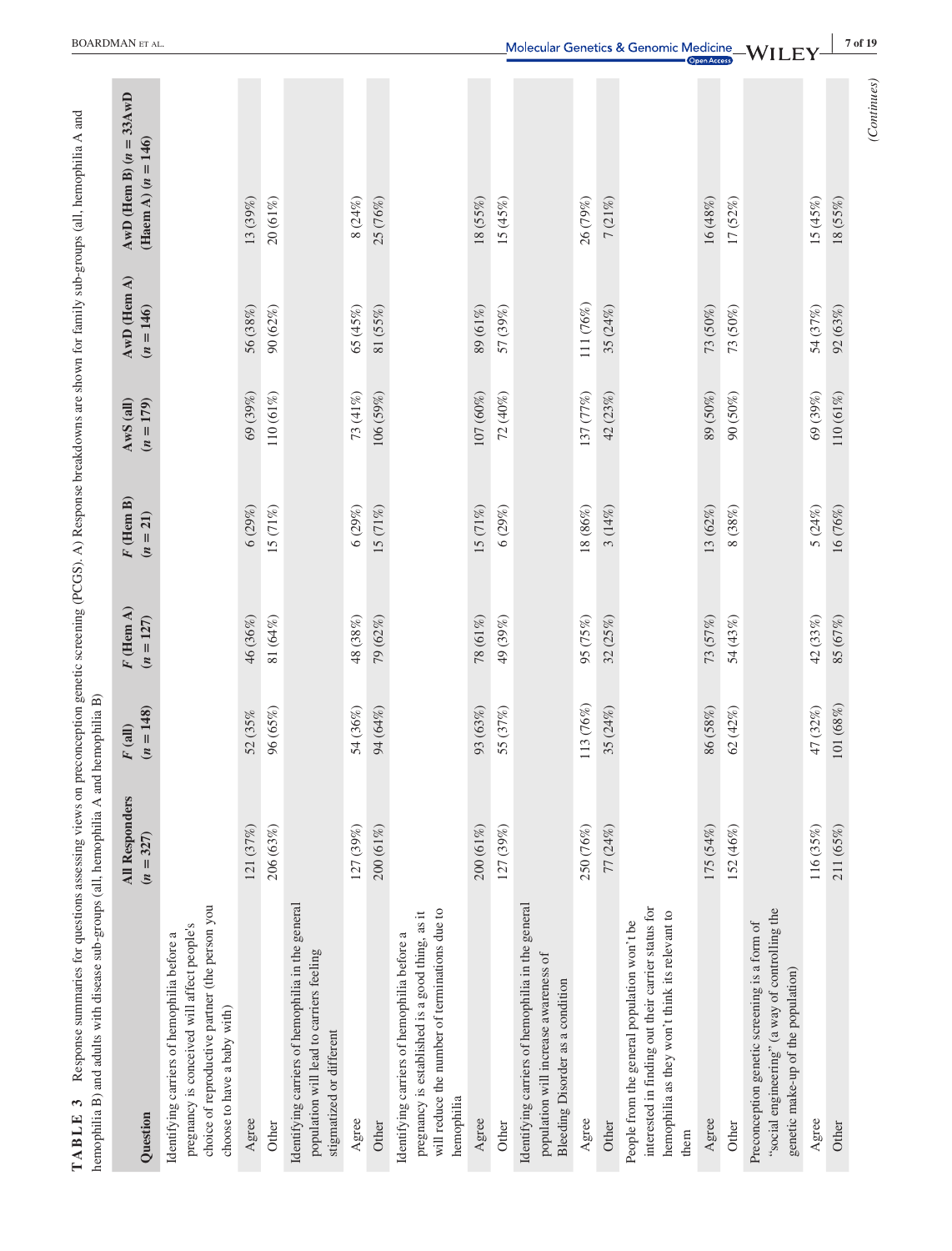The main reasons participants supported PCGS were be cause it would reduce the number of terminations (all: 61%, Families: 63%, AwD: 60%; Tables 3 and 4) and that it would raise awareness of hemophilia in the general population (all: 76%, Families: 76%, AwD: 77%; Tables 3 and 4). Again, there was no significant difference in responses between any of subgroups for these two questions (Tables 3 and 4).

Most of the responders did not agree that carrier screening and PCGS would alter people's choice in reproductive partner (all: 37%, Families: 35%, AwD: 39%; Tables 3 and 4) or that PCGS was a form of social engineering (all: 35%, Families: 32%, AwD: 39%; Tables 3 and 4). In addition, most partici pants did not believe carrier screening/PCGS would lead to stigmatization of carriers (all: 39%, Families: 36%, AwD: 41%; Tables 3 and 4); however, a higher percentage of adults with hemophilia A than adults with hemophilia B thought carrier stigmatization was an issue  $(45\% \text{ vs. } 24\%, p = 0.03)$ ; Tables 3 and 4). This was the only significant difference identified between any of the subgroups for PCGS questions, which highlights the agreement between the different groups.

#### **3.1.3** | **Prenatal genetic screening**

Overall, 59% of survey participants were in favor of PNGS and there was no statistical difference in the levels of sup port between families and adults with disease (60% vs. 58%;  $p = 0.73$ ) (Tables 5 and 6). The level of support was similar in all analyzed subgroups: (a) families associated with he mophilia A versus families associated with hemophilia B  $(60\% \text{ vs. } 62\%, p = 0.85)$ ; (b) adults with hemophilia A versus adults with hemophilia B  $(58\% \text{ vs. } 58\%, p = 0.94)$ ; (c) families associated with hemophilia A versus adults with hemo philia A  $(60\% \text{ vs. } 58\%, p = 0.81)$ ; and (d) families associated with hemophilia B versus adults with hemophilia B (62% vs. 58%,  $p = 0.78$ ) (Tables 5 and 6).

The main reasons participants supported PNGS were be cause it would allow everyone to make informed decisions about the pregnancy (all: 67%, Families: 61%, AwD: 71%; Tables 5 and 6) and that it would raise awareness of hemo philia in the general population (all: 74%, Families: 73%, AwD: 74%; Tables 5 and 6)**.** Although there was no significant difference between the sub‐groups for either of these questions, the difference between families (all) and adults with hemophilia (all) was approaching significance (61% vs. 71%,  $p = 0.07$ ; Tables 5 and 6).

Most of the participants did *not* agree that PNGS would prevent unnecessary suffering (all: 35%, Families: 32%, AwD: 37%; Tables 5 and 6) or that it would be hard for people to refuse screening (all: 31%, Families: 32%, AwD: 31%; Tables 5 and 6). Interestingly, however, most partici pants did not think it would be a loss to society to have fewer people with hemophilia being born, although the difference between families (all) and adults with hemophilia (all) was

| ొ      |
|--------|
| 덜<br>Ë |
| ≏      |
| ◀      |
| ۰      |

|                                                                                                                               | <b>All Responders</b> | $F$ (all) | $F$ (Hem A) | $F$ (Hem B) | $AwS$ (all) | $AWD$ (Hem A) | AwD (Hem B) $(n = 33AWD)$ |
|-------------------------------------------------------------------------------------------------------------------------------|-----------------------|-----------|-------------|-------------|-------------|---------------|---------------------------|
| Question                                                                                                                      | $(n = 327)$           | $n = 148$ | $(n = 127)$ | $(n = 21)$  | $(n = 179)$ | $(n = 146)$   | Haem A) $(n = 146)$       |
| I would support a preconception genetic<br>screening programme for hemophilia                                                 |                       |           |             |             |             |               |                           |
| Agree                                                                                                                         | 185 (57%)             | 85 (57%)  | 72(57%)     | 13 (62%)    | 00(56%)     | 82 (56%)      | (55%)                     |
| Other                                                                                                                         | 142 (43%)             | 63 (43%)  | 55 (43%)    | 8 (38%)     | 79 (44%)    | 64 (44%)      | 15(45%)                   |
| Note. Responses for each question were stratified as "agree" versus "other" (other = disagree and neither disagree nor agree) |                       |           |             |             |             |               |                           |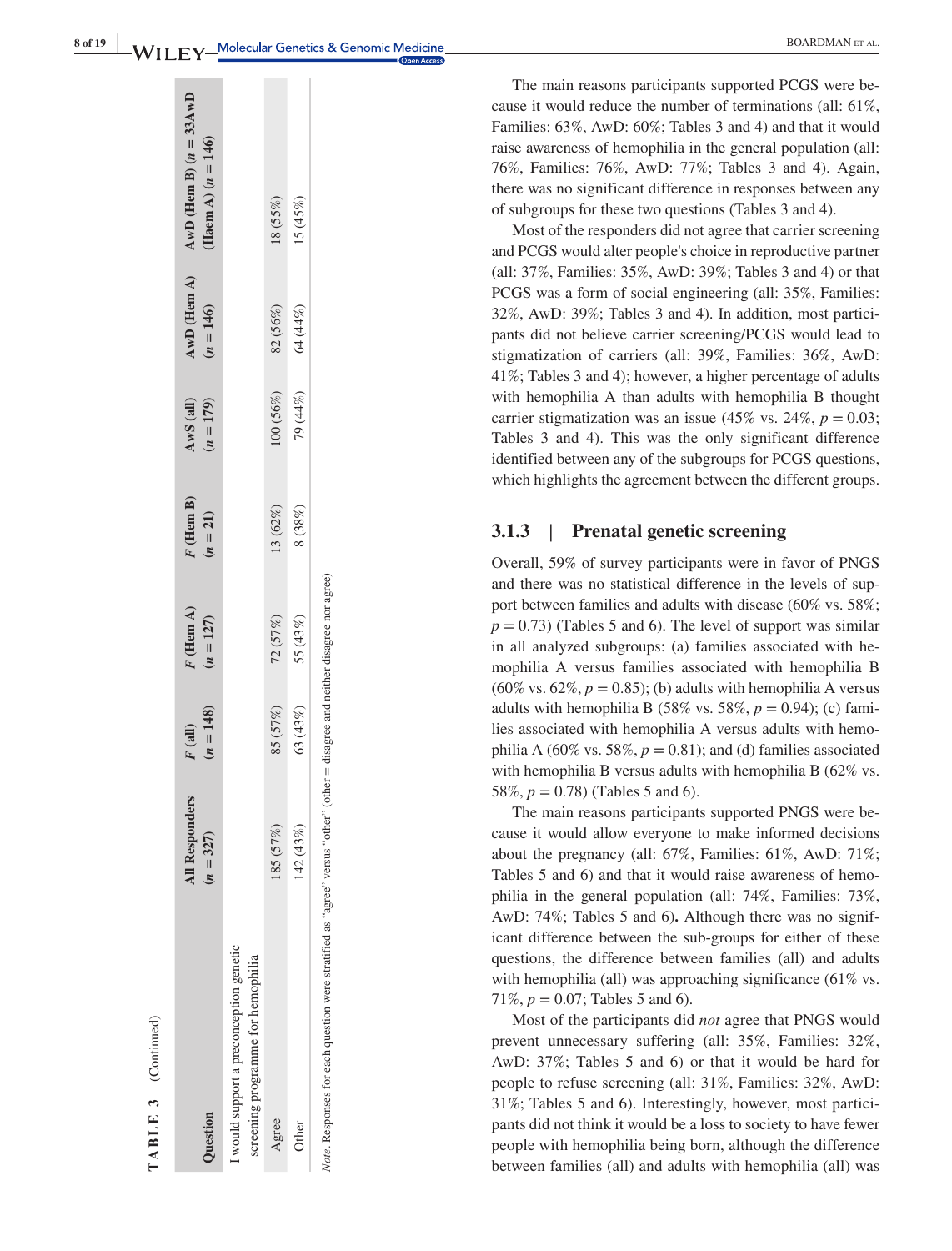**TABLE 4** Response summaries for questions assessing views on preconception genetic screening (PCGS). A) Response breakdowns are shown for family sub-groups (all, hemophilia A and hemophilia B) and adults with disease sub-groups (all, hemophilia A and hemophilia B). Responses for each question were stratified as "agree" versus "other" (other=disagree and neither disagree nor agree)

|                                                                                                                                                                             | $F$ vs. AwD (all) | $F$ (Hem A vs. B) | $AWD$ (Hem A vs. B) | <b>Hem A</b><br>$(F$ vs.<br>$AWD$ ) | <b>Hem B</b><br>$(F$ vs.<br>(AwD) |
|-----------------------------------------------------------------------------------------------------------------------------------------------------------------------------|-------------------|-------------------|---------------------|-------------------------------------|-----------------------------------|
| <b>Question</b>                                                                                                                                                             | $p$ -Value        |                   |                     |                                     |                                   |
| Identifying carriers of hemophilia before a<br>pregnancy is conceived will affect people's<br>choice of reproductive partner (the person you<br>choose to have a baby with) | 0.56              | 0.49              | 0.91                | 0.81                                | 0.56                              |
| Identifying carriers of hemophilia in the general<br>population will lead to carriers feeling<br>stigmatized or different                                                   | 0.49              | 0.41              | 0.03                | 0.27                                | 0.75                              |
| Identifying carriers of hemophilia before a<br>pregnancy is established is a good thing, as it<br>will reduce the number of terminations due to<br>hemophilia               | 0.64              | 0.37              | 0.49                | 0.99                                | 0.26                              |
| Identifying carriers of hemophilia in the general<br>population will increase awareness of Bleeding<br>Disorder as a condition                                              | 0.99              | 0.27              | 0.73                | 0.88                                | 0.72                              |
| People from the general population won't be<br>interested in finding out their carrier status for<br>hemophilia as they won't think its relevant to<br>them                 | 0.14              | 0.71              | 0.87                | 0.22                                | 0.41                              |
| Preconception genetic screening is a form of<br>"social engineering" (a way of controlling the<br>genetic make-up of the population)                                        | 0.24              | 0.39              | 0.36                | 0.52                                | 0.15                              |
| I would support a preconception genetic<br>screening programme for hemophilia                                                                                               | 0.82              | 0.65              | 0.86                | 0.99                                | 0.77                              |

approaching significance (all: 39%, Families: 45%, AwD: 35%; Families (all) vs. AwD (all), *p* = 0.08; Tables 5 and 6).

Screening is principally about providing information to expecting parents; what parents subsequently decide to do with this information is an individual decision. With this in mind, two questions were specifically set: (a) whether termination is unfortunately necessary to eliminate hemophilia; and (b) whether PNGS was important to prepare parents for the birth of an affected child. Results categorically identify that in this cohort, participants believe that PNGS is important for preparation (all: 69%, Families: 74%, AwD: 66%), with far fewer believing termination was necessary to eliminate the disease (all: 10%, Families: 8%, AwD: 12%) (Tables 5 and 6). Again, although there were no significant differences between the sub‐groups, it is important to note that fewer adults with hemophilia A thought PNGS was important to allow parents to prepare than hemophilia A families (63% vs. 72%, *p* = 0.08; Tables 5 and 6).

### **3.2** | **Qualitative data**

Our quantitative data suggest that whilst hemophilia‐affected families and adults broadly support PCGS and PNGS, that support for pregnancy termination where hemophilia is detected was nevertheless strikingly low (Tables 3‒6). In order to further explore this finding, the qualitative data were returned to in phase III of the study in order to explore possible reasons for this seeming contradiction.

In total, 22 participants completed an in‐depth qualitative interview between April 2017 and March 2018. Ten of the participants had hemophilia themselves (three had von Willebrand's Disease and six had hemophilia and one factor XIII deficiency), with the remaining 12 being the female family members (daughters/mothers/sisters/wives/grandmothers/aunts) of someone with a hemophilia (see Table 7). Thirteen of the 22 participants (59% of the sample) had at least two diagnoses of hemophilia in their family, and out of the 10 individuals who had hemophilia themselves, four also had (or experienced the loss of) an affected relative, highlighting the relatively high degree of recurrence of hemophilia within families. The majority (68%) of the sample was female  $(n = 15)$ , with all seven male participants having hemophilia themselves (no unaffected male family members responded). The age range of the sample was 26–83.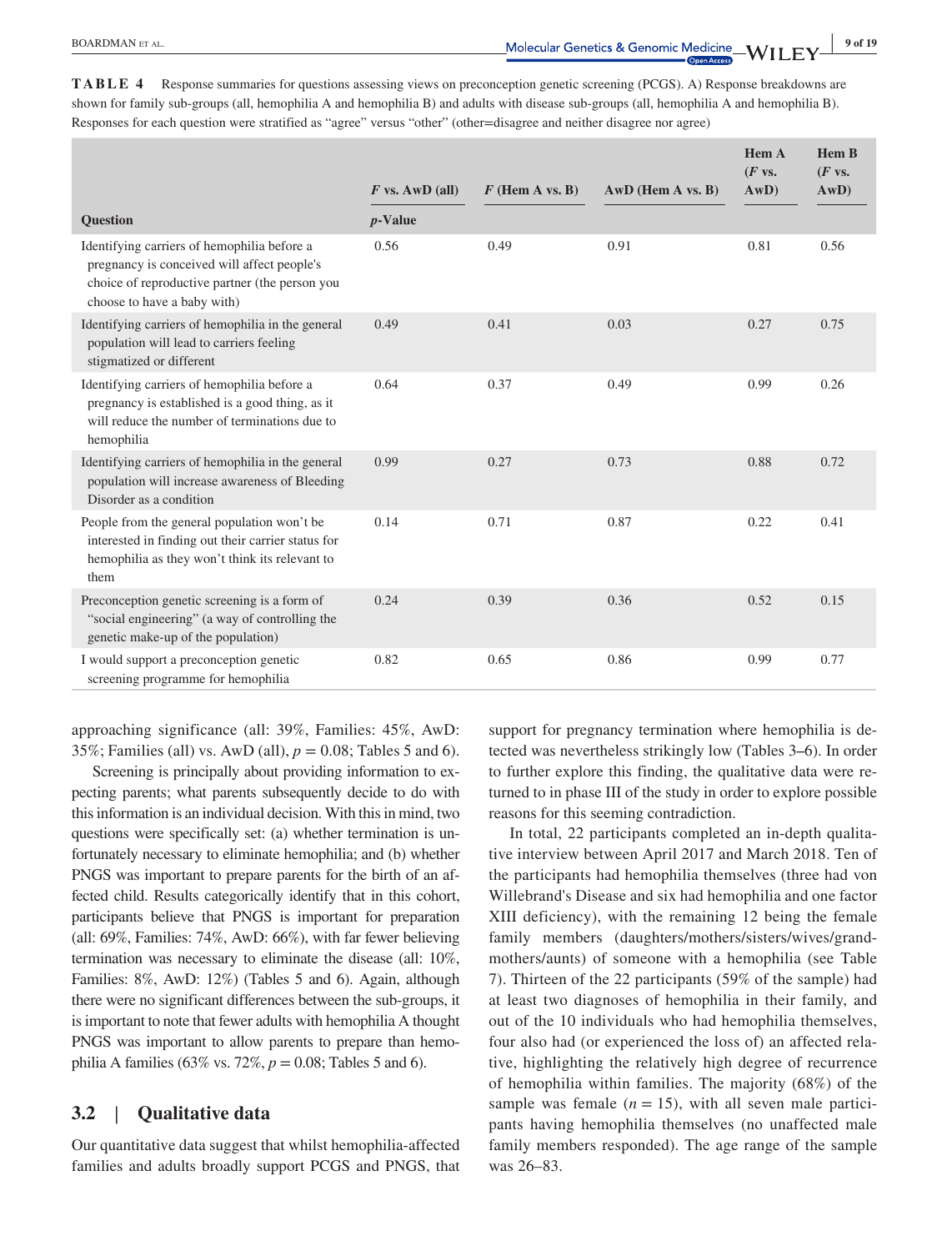**10 of 19 <sup>|</sup>** BOARDMAN et al.

Within their interviews, participants were asked to talk about their stories with hemophilia, its impact on their day‐ to‐day lives, as well as their hopes and expectations for the future. Fourteen of the participants reported being very familiar with the condition, having grown up around people with hemophilia (either because they had one themselves, or a member of their immediate family did), whereas the remaining eight participants first encountered hemophilia later in life, one through having a delayed onset of hemophilia (John) and the remainder through either having an affected son (Sophie; Karen; Jenny; Chloe; Harriet) or marrying a man diagnosed with hemophilia (two participants—Sarah; Valerie) (see Table 7). However, even for these lesser experienced participants, there was only one participant (Karen, whose son with hemophilia was only eight months of age at the time of interview) who did not have at least five years of prior experience of living with hemophilia in some capacity before their interview.

It has been suggested in the literature (Varekamp et al., 1990) that unlike the trend observed with other X‐linked disorders such as fragile X syndrome (Kay & Kingston, 2002), that proximity to, and amount of contact with hemophilia impacts attitudes toward the disorder, with increased contact correlating with more positive and accepting attitudes about having a child with hemophilia oneself (Thomas et al., 2007). This finding was borne out in our qualitative data, particularly among women who had grown up with hemophilia.

Rosie was 38 at the time of her interview, working part‐ time in a management job and had two sons, Jacob and Harvey aged 4 and 6, respectively. Rosie was an obligate hemophilia carrier, being the daughter of Roy, diagnosed with hemophilia in early childhood, along with his brother Les. Rosie described her decision to refuse diagnostic testing during both of her pregnancies, believing that hemophilia is insufficient reason to terminate a pregnancy, and Harvey, her eldest child, was diagnosed with hemophilia shortly after birth. Given her family's history, Rosie reported feeling somewhat prepared for what life with hemophilia would be like;

> I think we were really well prepared because, you know, we knew it was a 50% chance. I'd done a lot of reading to sort of inform myself of like where things are, you know, where the treatments are at now. So I was kind of sure in my own mind what was going to be going on. We've taken the view all along, this is not a life limiting condition, in either sense of the word, and you know, my dad, although his health has suffered has, you know, he's rally driving, he's done sea sailing he's, you know, this isn't something that makes you stop living your life, it will

be a part of our boy….. but for Harvey, it's 5% of who he is. The fact that he's like really sensitive and can be really stroppy is a bigger part of his personality and who is than the fact that his blood's a bit dodgy.

By using her father and uncle's experiences as her point of reference, Rosie was able to view Harvey's hemophilia as something that her family—already well versed in dealing with the condition—would take in their stride. Indeed, by comparing current hemophilia treatments to the treatments Roy and Les received as children (which included the accidental transmission of Hepatitis C to them both in early adulthood), Rosie described hemophilia as being "much less of a big deal" now than it was when her father and uncle were young. Indeed, her insights into their early experiences of treatment likely generated and facilitated a more positive view of current hemophilia treatments than she may have had without this prior knowledge. It was due to this availability of prophylaxis therapy that, Harvey, although six, had yet to experience a significant bleed and Rosie described his avid participation in physical activities including Taekwondo and trampolining—activities that simply would have been too risky for him to participate in prior to the commencement of prophylaxis.

For Rosie, as well as the majority of the other 21 participants, this view of hemophilia as a condition that is not "life limiting" translated into conflicted and sometimes negative attitudes toward a population screening programme for it, particularly on account of its associated with selective pregnancy termination. Whilst unequivocally supporting a woman's right to make an informed choice about her own body and life, Rosie queried whether hemophilia was sufficient grounds for what she described as such a "drastic" intervention, and her views were further reinforced (along with those of four other participants) by her experiences of both the implicit and explicit pressures she reported experiencing at the hands of clinicians to at least consider genetic testing and possible termination during her pregnancies;

> ….the consultant was very keen for us to have an amniocentesis. What he couldn't do though was convince me of the benefit compared to the cost on that, because at no point … Harvey having haemophilia would in no way have led to us terminating the pregnancy and therefore we were struggling to find a benefit to offset that risk because you know, it was up to a 3% risk [of miscarriage]. Well you know, that's one in 30 and you know you wouldn't … I mean you wouldn't send a kid to school if you knew one of them in the class wasn't going to come home would you? You know, so there was no benefit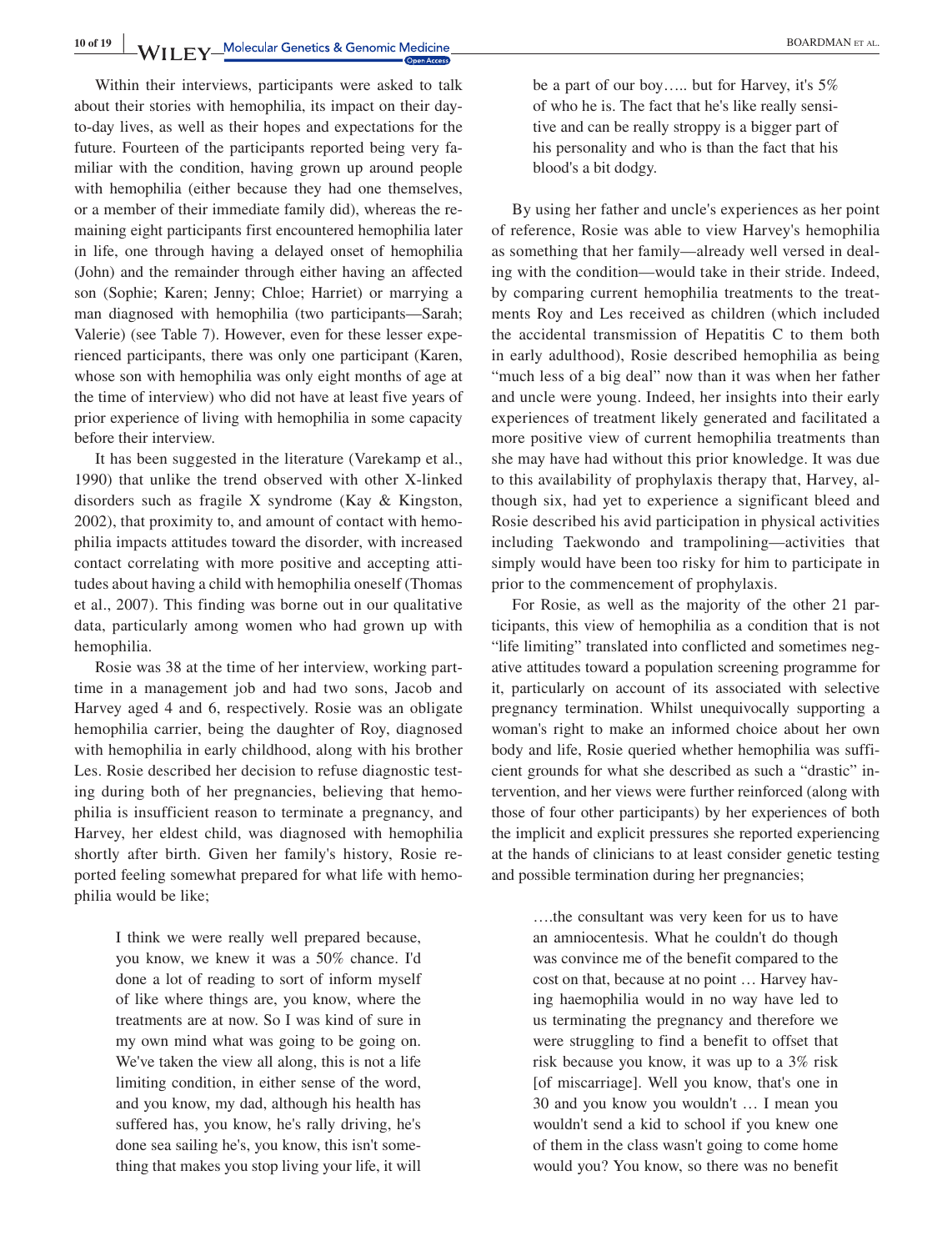| ļ<br>ì<br>١<br> <br> <br> <br>             |
|--------------------------------------------|
|                                            |
| J                                          |
| ı                                          |
|                                            |
|                                            |
| <b>CACAGON AND CONTRACTORS CONTRACTORS</b> |
| そくきょくそくそく<br>í                             |
|                                            |
| 1、《大学》《大学》《大学》《大学》《大学》《大学》《大学》《大学》         |
| í<br>$\ddot{\phantom{0}}$<br>ļ             |
| J<br>l                                     |
| ļ<br>l                                     |
| l<br>F<br>۰<br>ļ<br>l                      |

| Response summaries for questions assessing views on prenatal genetic screening (PNGS)<br>TABLE 5                                                                         |                             |                          |                            |                           |                          |                            |                                                    |
|--------------------------------------------------------------------------------------------------------------------------------------------------------------------------|-----------------------------|--------------------------|----------------------------|---------------------------|--------------------------|----------------------------|----------------------------------------------------|
| Question                                                                                                                                                                 | All responders<br>$n = 327$ | $(n = 148)$<br>$F$ (all) | $F$ (Hem A)<br>$(n = 127)$ | $F$ (Hem B)<br>$(n = 21)$ | $(n = 179)$<br>AWS (all) | AwD (Hem A)<br>$(n = 146)$ | $(n = 33AWD$ (Hem A)<br>AwD (Hem B)<br>$(n = 146)$ |
| Identifying hemophilia in pregnancy will inevitably lead to less<br>people with hemophilia coming into the world who could<br>have lived fulfilling lives                |                             |                          |                            |                           |                          |                            |                                                    |
| Agree                                                                                                                                                                    | 63 (50%)                    | 71 (48%)                 | 60 (47%)                   | 11 (52%)                  | 92(51%)                  | 75 (51%)                   | 17 (52%)                                           |
| Other                                                                                                                                                                    | 64 (50%)                    | 77 (52%)                 | 67 (53%)                   | 10(48%)                   | 87 (49%)                 | 71 (49%)                   | $16~(48\%)$                                        |
| make informed decisions about whether or not to bring a child<br>Screening for hemophilia in pregnancy will enable everyone to<br>with bleeding disorders into the world |                             |                          |                            |                           |                          |                            |                                                    |
| Agree                                                                                                                                                                    | 218 (67%)                   | 91 (61%)                 | 79 (62%)                   | 12(57%)                   | 127 (71%)                | 104 (71%)                  | 23 (70%)                                           |
| Other                                                                                                                                                                    | .09(33%)                    | 57 (39%)                 | 48 (38%)                   | 9(43%)                    | 52 (29%)                 | 42 (29%)                   | $10(30\%)$                                         |
| Screening for hemophilia in pregnancy will prevent unneces-<br>sary suffering                                                                                            |                             |                          |                            |                           |                          |                            |                                                    |
| Agree                                                                                                                                                                    | 114(35%)                    | 48 (32%)                 | 42 (33%)                   | 6(29%)                    | 66 (37%)                 | 53 (36%)                   | 13 (39%)                                           |
| Other                                                                                                                                                                    | 213 (65%)                   | 100 (68%)                | 85 (67%)                   | 15(71%)                   | 113 (63%)                | 93 (64%)                   | 20 (61%)                                           |
| Screening for hemophilia in pregnancy will raise awareness of<br>the condition in the general population                                                                 |                             |                          |                            |                           |                          |                            |                                                    |
| Agree                                                                                                                                                                    | 241 (74%)                   | 108 (73%)                | 91 (72%)                   | $17~(81\%)$               | 133 (74%)                | 109 (75%)                  | 24 (73%)                                           |
| Other                                                                                                                                                                    | 86 (26%)                    | 40 (27%)                 | 36 (28%)                   | 4 (19%)                   | 46 (26%)                 | 37 (25%)                   | 9(27%)                                             |
| It would be a loss to society to have less people with hemo-<br>philia coming into the world                                                                             |                             |                          |                            |                           |                          |                            |                                                    |
| Agree                                                                                                                                                                    | 129 (39%)                   | 66 (45%)                 | 57 (45%)                   | 9(43%)                    | 63 (35%)                 | 54 (37%)                   | 9(27%)                                             |
| Other                                                                                                                                                                    | 198 (61%)                   | 82 (55%)                 | 70 (55%)                   | 12(57%)                   | 116 (65%)                | 92 (63%)                   | 24(73%)                                            |
| It would be hard for pregnant women and their partners to<br>refuse screening for hemophilia in pregnancy                                                                |                             |                          |                            |                           |                          |                            |                                                    |
| Agree                                                                                                                                                                    | 103(31%)                    | 48 (32%)                 | 43 (34%)                   | 5(24%)                    | 55 (31%)                 | 47 (32%)                   | $8~(24\%)$                                         |
| Other                                                                                                                                                                    | 224 (69%)                   | 100(68%)                 | 84 (66%)                   | 16 (76%)                  | 124 (69%)                | 99 (68%)                   | 25 (76%)                                           |
| they can't tell you how severely affected the child would be<br>Screening for hemophilia in pregnancy is still useful even if                                            |                             |                          |                            |                           |                          |                            |                                                    |
| Agree                                                                                                                                                                    | 210 (64%)                   | 88 (59%)                 | 76 (60%)                   | 12 (57%)                  | 122 (68%)                | 98 (67%)                   | 24 (73%)                                           |
| Other                                                                                                                                                                    | 117 (36%)                   | 60(41%)                  | 51 (40%)                   | 9(43%)                    | 57 (32%)                 | 48 (33%)<br>9(27%)         |                                                    |
|                                                                                                                                                                          |                             |                          |                            |                           |                          |                            | (Continues)                                        |

**ILEY**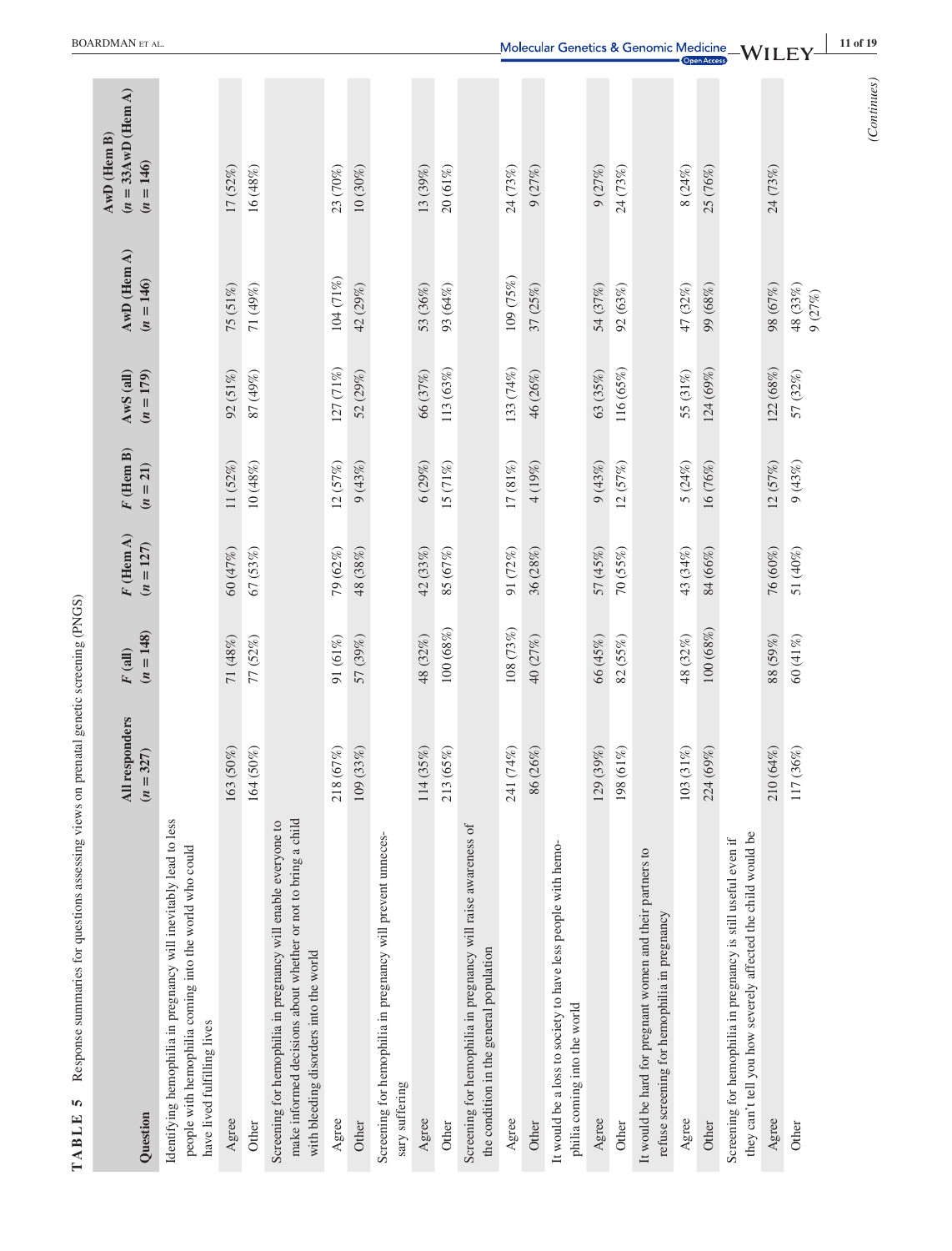| u<br>D      |
|-------------|
| l<br>Þ<br>í |
|             |
| ∍           |
| ◀           |
| ۰           |

| Question                                                                                                                                                                                                                | All responders<br>$= 327$<br>$\tilde{a}$ | $(n = 148)$<br>$F$ (all) | $F$ (Hem A)<br>$(n = 127)$ | $F$ (Hem B)<br>$(n = 21)$ | AwS (all)<br>$(n = 179)$ | AwD (Hem A)<br>$(n = 146)$ | $(n = 33$ AwD (Hem A)<br>$AWD$ (Hem B)<br>$(n = 146)$ |
|-------------------------------------------------------------------------------------------------------------------------------------------------------------------------------------------------------------------------|------------------------------------------|--------------------------|----------------------------|---------------------------|--------------------------|----------------------------|-------------------------------------------------------|
| unfortunately necessary if we are to make sure that the<br>Termination of pregnancies affected by hemophilia is<br>condition is eliminated                                                                              |                                          |                          |                            |                           |                          |                            |                                                       |
| Agree                                                                                                                                                                                                                   | 33 (10%)                                 | 12(8%)                   | 10(8%)                     | 2(10%)                    | 21 (12%)                 | 16 (11%)                   | 5(15%)                                                |
| Other                                                                                                                                                                                                                   | 294 (90%)                                | 136 (92%)                | 117 (92%)                  | 19 (90%)                  | 158 (88%)                | 130 (89%)                  | 28 (85%)                                              |
| Prenatal screening for hemophilia is useful, but only insofar as<br>it can aid and preparation for the birth of a boy with<br>hamophilia, not for the consideration of termination<br>(abortion)                        |                                          |                          |                            |                           |                          |                            |                                                       |
| Agree                                                                                                                                                                                                                   | 227 (69%)<br>227 (69%)                   | 109 (74%)                | 92 (72%)                   | 17 (81%)                  | 118 (66%)                | 92 (63%)                   | 26 (79%)                                              |
| Other                                                                                                                                                                                                                   | 100(31%)                                 | 39 (26%)                 | 35 (28%)                   | 4(19%)                    | 61 (34%)                 | 54 (37%)                   | 7(21%)                                                |
| I would support a prenatal screening programme for<br>hemophilia                                                                                                                                                        |                                          |                          |                            |                           |                          |                            |                                                       |
| Agree                                                                                                                                                                                                                   | 193 (59%)                                | 89 (60%)                 | 76 (60%)                   | 13 (62%)                  | 104(58%)                 | 85(58%)                    | 19(58%)                                               |
| Other                                                                                                                                                                                                                   | 134 (41%)                                | 59 (40%)                 | 51 $(40%)$                 | 8(38%)                    | 75 (42%)                 | 61(42%)                    | 14(42%)                                               |
| Note. A) Response breakdowns are shown for family sub-groups (all, hemophila A and hemophila B) and adults with disease sub-groups (all, hemophilia A and hemophilia. B) Responses for each question were stratified as |                                          |                          |                            |                           |                          |                            |                                                       |

*Note*. A) Response breakdowns are shown for family sub‐groups (all, hemophilia A and hemophilia B) and hemophilia A and hemophilia. B) Responses for each question were stratified as ğ pι. цq Ę.  $\frac{2}{3}$  $\frac{1}{\alpha}$ ngo Ę. *Note.* A) Response breakdowns are shown for family sub-groups (all, he "agree" versus "other" (other=disagree and neither disagree nor agree). "agree" versus "other" (other=disagree and neither disagree nor agree).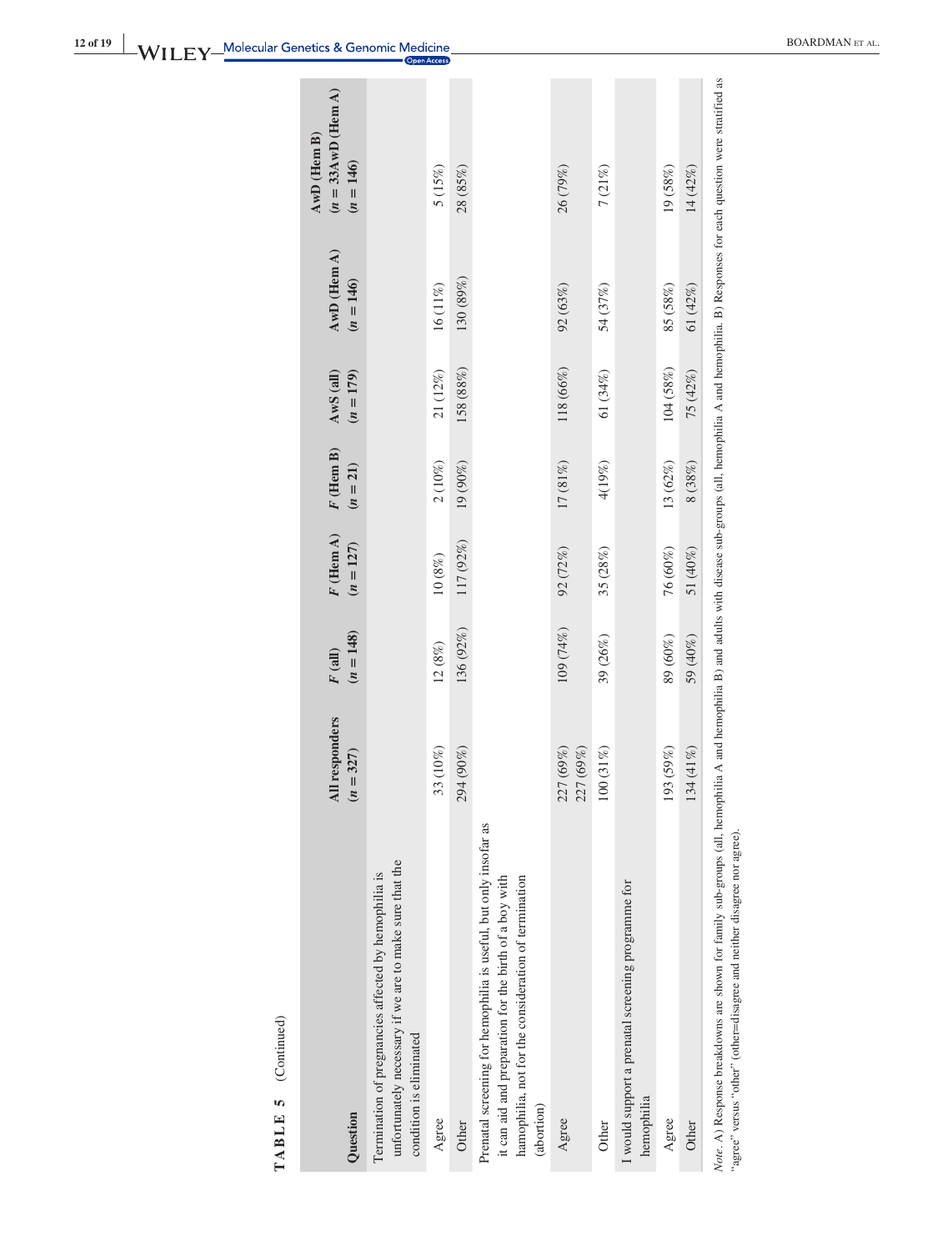#### **TABLE 6** Response summaries for questions assessing views on preconception genetic screening (PCGS).

|                                                                                                                                                                                                  | $F$ vs. AwD (all) | $F$ (Hem A vs. B)<br>AwD (Hem A vs. B) |         |      | Hem B<br>$(F$ vs.<br>AwD) |
|--------------------------------------------------------------------------------------------------------------------------------------------------------------------------------------------------|-------------------|----------------------------------------|---------|------|---------------------------|
| <b>Question</b>                                                                                                                                                                                  | $p$ -Value        |                                        |         |      |                           |
| Identifying hemophilia in pregnancy will<br>inevitably lead to less people with hemophilia<br>coming into the world who could have lived<br>fulfilling lives                                     | 0.57              | 0.66                                   | 0.98    | 0.54 | 0.99                      |
| Screening for hemophilia in pregnancy will<br>enable everyone to make informed decisions<br>about whether or not to bring a child with<br>bleeding disorders into the world                      | $0.07*$           | 0.65                                   | 0.86    | 0.12 | 0.39                      |
| Screening for hemophilia in pregnancy will<br>prevent unnecessary suffering                                                                                                                      | 0.68              | 0.68                                   | 0.73    | 0.61 | 0.56                      |
| Screening for hemophilia in pregnancy will raise<br>awareness of the condition in the general<br>population                                                                                      | 0.81              | 0.37                                   | 0.81    | 0.58 | 0.53                      |
| It would be a loss to society to have less people<br>with hemophilia coming into the world                                                                                                       | $0.08*$           | 0.86                                   | 0.29    | 0.21 | 0.25                      |
| It would be hard for pregnant women and their<br>partners to refuse screening for hemophilia in<br>pregnancy                                                                                     | 0.81              | 0.36                                   | 0.37    | 0.79 | 0.99                      |
| Screening for hemophilia in pregnancy is still<br>useful even if they can't tell you how severely<br>affected the child would be                                                                 | 0.11              | 0.81                                   | 0.53    | 0.25 | 0.25                      |
| Termination of pregnancies affected by hemo-<br>philia is unfortunately necessary if we are to<br>make sure that the condition is eliminated                                                     | 0.35              | 0.78                                   | 0.49    | 0.41 | 0.69                      |
| Prenatal screening for hemophilia is useful, but<br>only insofar as it can aid and preparation for the<br>birth of a boy with hemophilia, not for the<br>consideration of termination (abortion) | 0.14              | 0.41                                   | $0.08*$ | 0.12 | 0.99                      |
| I would support a prenatal screening programme<br>for hemophilia                                                                                                                                 | 0.73              | 0.85                                   | 0.94    | 0.81 | 0.78                      |

*Note*. A) Response breakdowns are shown for family sub-groups (all, hemophilia A and hemophilia B) and adults with disease sub-groups (all, hemophilia A and hemophilia B). B) Response distributions were compared using chi-squared analysis ( $p$ -value; \* $p = 0.05$ -0.1).

for us, so I didn't know why, you know, there was no reason in my mind to take that test.

For Rosie, her unwillingness to terminate any affected pregnancy counter‐balanced any argument in favor of submitting to an invasive test that carried the risk of fetal loss. Indeed, when considering the possibility of a population level prenatal genetic screening programme for hemophilia, this dislocation of screening practices from the next steps in the process (namely prenatal diagnosis and potentially also pregnancy termination) underpinned the majority of participants' views on screening. By separating screening from its association with selective abortion, participants instead justified support for the practice on the grounds of the physical and psychological preparation of the parents and the practical/clinical preparations necessary for the birth of a boy with hemophilia.

Unlike Rosie, Karen (aged 38) came to her interview with the least prior experience of hemophilia of all the participants in the qualitative phase. Her son, Benji, was eight months old at the time of interview and had been diagnosed with hemophilia just two months previously, following significant bleeds into his legs from routine childhood vaccinations. Whilst Karen was clear in her support of both preconception and prenatal screening for hemophilia, this was presented, rather than a way of preventing lives with hemophilia, but instead as a means of protecting and caring for both carrier mothers and boys with hemophilia.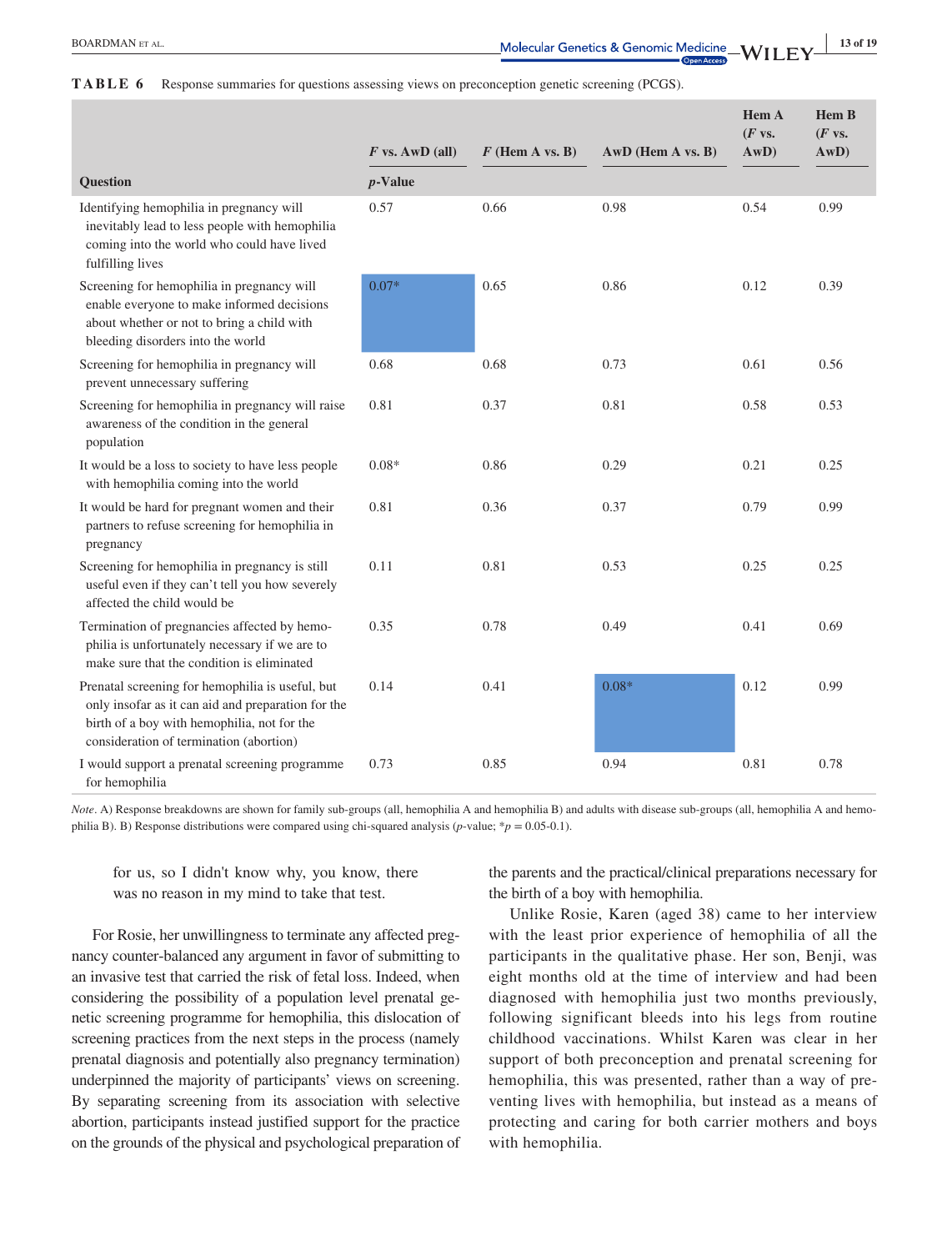**14 of 19 <sup>|</sup>** BOARDMAN et al.

| Pseudonym   | Age | <b>Sex</b>                | <b>Condition</b> in<br>Family | Parent?      | Number of Children with a<br><b>Bleeding Disorder</b> | Nature of experience with Bleeding<br><b>Disorder</b>                                                    |
|-------------|-----|---------------------------|-------------------------------|--------------|-------------------------------------------------------|----------------------------------------------------------------------------------------------------------|
| Kathy       | 66  | F                         | VWB and<br>hemophilia         | ✓            | $\boldsymbol{0}$                                      | Kathy has von Willebrand's Disease.<br>Father had hemophilia. Grandmother<br>to two boys with hemophilia |
| Rosie       | 38  | F                         | Hemophilia                    | $\checkmark$ | $\mathbf{1}$                                          | Father and son have hemophilia                                                                           |
| Kiara       | 26  | $\mathbf F$               | Hemophilia                    | $\times$     | $\boldsymbol{0}$                                      | Sister of two brothers with hemophilia<br>& sister of female carrier. Own carrier<br>status unknown.     |
|             |     |                           |                               |              |                                                       |                                                                                                          |
| Sophie      | 45  | F                         | Hemophilia                    | $\checkmark$ | 2                                                     | Mother of two sons with hemophilia.                                                                      |
| Karen       | 38  | $\boldsymbol{\mathrm{F}}$ | Hemophilia                    | $\checkmark$ | $\mathbf{1}$                                          | Son has hemophilia                                                                                       |
| Jenny       | 46  | $\boldsymbol{\mathrm{F}}$ | Hemophilia                    | ✓            | $\mathbf{1}$                                          | Brother and son have hemophilia                                                                          |
| Megan       | 40  | F                         | Hemophilia                    | $\checkmark$ | $\mathbf{1}$                                          | Brother and son have hemophilia                                                                          |
| Ellie       | 23  | $\boldsymbol{\mathrm{F}}$ | <b>VWB</b>                    | $\times$     | $\boldsymbol{0}$                                      | Has Von Willebrand's Disease, as does<br>mother                                                          |
| Charlotte   | 52  | $\boldsymbol{\mathrm{F}}$ | <b>VWB</b>                    | $\checkmark$ | $\mathbf{1}$                                          | Has Von Willebrand's Disease, as does<br>daughter (Ellie)                                                |
| Sarah       | 41  | $\boldsymbol{\mathrm{F}}$ | Hemophilia<br>(severe)        | ✓            | $\boldsymbol{0}$                                      | Husband has severe hemophilia,<br>daughter is a carrier                                                  |
| Chloe       | 39  | $\boldsymbol{\mathrm{F}}$ | Hemophilia B<br>(severe)      | $\checkmark$ | $\mathbf{1}$                                          | Son diagnosed with severe hemophilia<br>B                                                                |
| Harriet     | 37  | F                         | Hemophilia A<br>(severe)      | ✓            | $\mathfrak{2}$                                        | Nephew and two sons have severe<br>hemophilia A                                                          |
| Tim         | 51  | M                         | Hemophilia A<br>(severe)      | $\times$     | $\boldsymbol{0}$                                      | Has severe hemophilia A                                                                                  |
| Mark        | 46  | M                         | Factor XIII<br>deficiency     | $\checkmark$ | $\boldsymbol{0}$                                      | Has Factor XIII deficiency                                                                               |
| Valerie     | 64  | $\boldsymbol{\mathrm{F}}$ | Hemophilia<br>(mild)          | $\checkmark$ | $\boldsymbol{0}$                                      | Husband has mild hemophilia, two<br>daughters are obligate carriers, four<br>grandsons have hemophilia   |
| John        | 83  | M                         | Hemophilia<br>(mild)          | ✓            | $\boldsymbol{0}$                                      | Has mild hemophilia, two carrier<br>daughters and four grandsons have<br>hemophilia (husband of Valerie) |
| Emma        | 38  | F                         | Hemophilia                    | ✓            | $\mathbf{1}$                                          | Father has hemophilia, son has<br>hemophilia, and three nephews have<br>hemophilia                       |
| $\rm{Alex}$ | 57  | M                         | Hemophilia                    | ✓            | $\boldsymbol{0}$                                      | Has hemophilia, brother had hemo-<br>philia but died from hepatitis infection                            |
| Dylan       | 21  | $\mathbf M$               | Hemophilia                    | $\times$     | $\boldsymbol{0}$                                      | Hemophilia & brother                                                                                     |
| Arun        | 28  | M                         | Hemophilia                    | $\times$     | $\boldsymbol{0}$                                      | Has hemophilia                                                                                           |
| Jo          | 35  | $\boldsymbol{\mathrm{F}}$ | Hemophilia B                  | $\times$     | $\boldsymbol{0}$                                      | Father has hemophilia B, nephew has<br>hemophilia B                                                      |
| Michael     | 71  | M                         | Hemophilia                    | $\checkmark$ | $\boldsymbol{0}$                                      | Has hemophilia                                                                                           |

**TABLE 7** Age, sex, and relationship to bleeding disorder of qualitative interview participants

Yeah, I certainly wouldn't terminate [for haemophilia] …. Obviously it's devastating because you'd never want that for your child, but there's great support out there and it can be managed pretty well and in time it will get easier. But if they're doing HIV screening at the point of midwifery booking in, I don't see why they can't do haemophilia screenings at that point. Because I was … I had to go on heparin [during pregnancy with Benji], a blood thinning drug and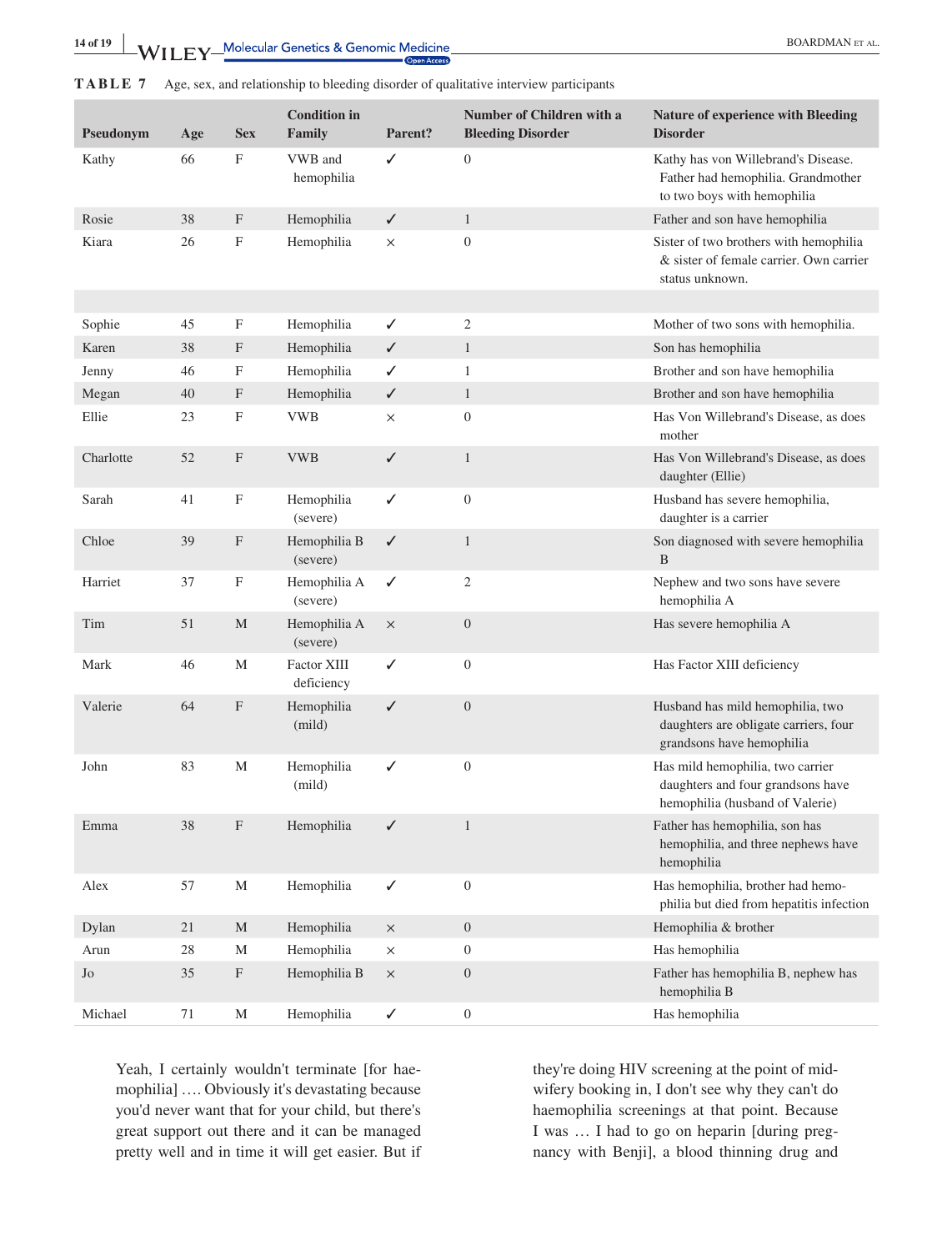obviously had I been under the haematology team and had I been screened for it [haemophilia carrier status] they wouldn't have probably given me it [the heparin], or at least I'd have been very closely monitored. I don't know if that's caused any damage to him [Benji]. I'd like to think it hasn't and he was protected by my placenta, but he was on blood thinning and obviously he was born by C‐section, so there could have been massive complications. So that would have been really helpful.... So yes, I do think it's very important to have screening.

For Karen, rather than a means of eradicating hemophilia (a response to prenatal testing frequently reported in the literature), she viewed prenatal screening as a means to source information that could actually be used to protect and preserve lives affected by hemophilia. This interpretation of the potential uses of prenatal screening were widely reflective of the attitudes of other participants in the study, as well as being reflected in the quantitative data. A small sub‐set of participants, however, all of whom had hemophilia themselves, expressed more conflicted views about screening, on the one hand viewing screening as an important source of information, but also as potentially leading to impossible decisions that the general public may be illequipped to make.

Tim was 51 years old at the time of his interview, and was diagnosed with hemophilia A in the early 1970s when he was three years old. Tim described the negative reaction of his family to the diagnosis, in particular the guilt, shame, and stigma experienced by his parents, which appeared to have been absorbed, at least in part, by Tim and his sister Anita, both of whom had made a commitment from an early age not to reproduce and risk passing on the condition. This view was reinforced when Tim contracted both Hepatitis B and C in the 1980s, and at the time of interview, Tim also believed he could be HIV positive. His decision never marry or have children, whilst ultimately contributing to the breakdown of Tim's relationship, was nevertheless one he described as standing by as an adult. For Tim, population screening for hemophilia is important, not only because it has the potential to prevent children being born with hemophilia, but also because it allows parents to avoid becoming what he termed "hemophilia parents", a job which he thought not everyone is well suited to take on:

> I would say … and this is looking back onto my parents as well—it's always much harder to be the parent of a haemophiliac than to be the haemophiliac themselves. As a parent you have to deal with all the guilt and the care of the child, whatever that may involve and you don't know…. And most people can't fully take on

**EXECUTE AND EXECUTE A** LET A LET A LET A LET A LET A LET A LET A LET A LET A LET A LET A LET A LET A LET A LET A LET A LET A LET A LET A LET A LET A LET A LET A LET A LET A LET A LET A LET A LET A LET A LET A LET A LET A

board what that means anyway. Like I said previously, no matter what you can say to people, until you physically experience it, you've got no sense of proportion or what it actually means in reality. You know, I have been asked questions by various people about what haemophilia is really like, you know, but we're all different, that's the problem, and how I react and manage my haemophilia is completely different to how someone else may do. So yeah it's [screening] giving people decisions, but not necessarily the tools to actually make them.

By highlighting both the importance, but also the limits of the information that can be gathered from a screening test for hemophilia, Tim's perspective was typical of some of the older men with hemophilia within the sample who had experienced both the physical harms, but also the intensely damaging social stigma of having receiving contaminated blood products in the 1980s and 90s, which for Tim, and other participants, had resulted in severe health complications, social stigma and bullying (Mark; John; Michael). For hemophiliac men such as Tim, Mark, John, and Michael (see Table 7) whose life experiences with hemophilia drew little resemblance to those of younger generations with hemophilia described by Rosie and Karen (largely due to the introduction of prophylaxis from a young age), the possibility of being able to predict life quality and experiences with hemophilia from the results of genetic tests was viewed as unrealistic, even as they supported the basic premise of screening and early identification of hemophilia.

### **4** | **DISCUSSION**

This paper, to the best of our knowledge, is the largest and most in‐depth study of attitudes toward hemophilia screening and prevention amongst families and adults living with hemophilia ever to be conducted. Within a broader cultural and technological context whereby genomic technologies are becoming both more efficient and more accessible than ever before, and yet paradoxically people with genetic disorders such as hemophilia are simultaneously living longer and more fulfilling lives (Cassis et al., 2012) , the reflections of affected adults and their families will only become increasingly important. Indeed, as a society, we are facing significant decisions about which conditions are considered serious enough to warrant their prevention (or even gradual elimination) through population level genomic screening and, as such, the accounts of people living with genetic disease—the best "experts" on their condition are critical to these decisions (Asch & Wasserman, 2014; Korngiebel et al., 2016;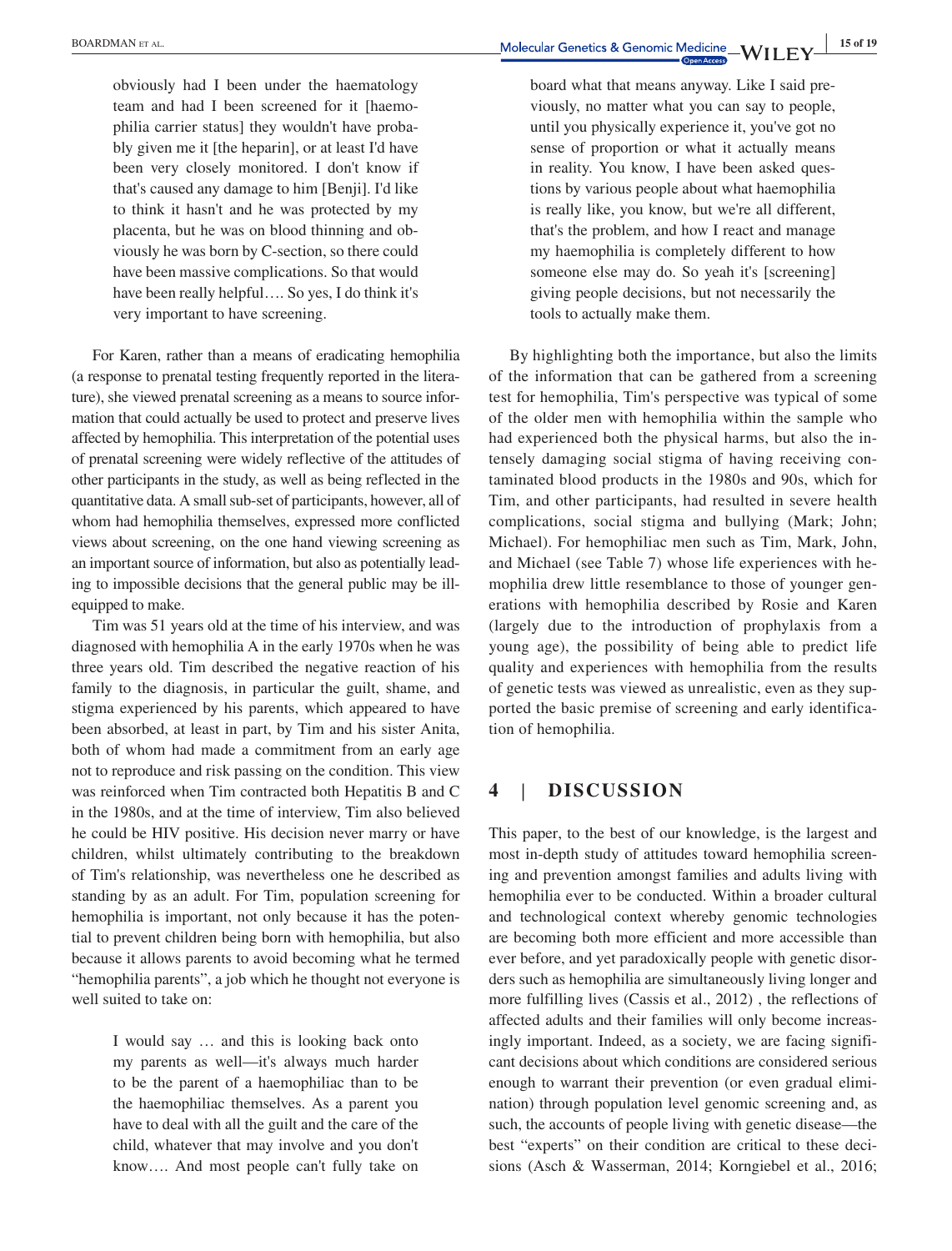Petersen, 2006; Roadhouse et al., 2018; Wertz & Knoppers, 2002).

Indeed, there are a range of potential impacts that population‐level genomic screening could have that are unique to affected families and adults, that warrant their inclusion as stakeholders in screening debates. Such impacts include the possible reduction in research funding or availability of treatments, reductions in peer‐to‐peer support as well as the potential for increased stigmatization as the public profile of the disorder shifts to a "preventable" disorder.

This study has revealed that families and adults affected by hemophilia are largely aware of the range of possible impacts for them should screening be introduced and these concerns were key to explaining why support for preconception and prenatal genetic screening were markedly lower among families and adults living with hemophilia than has been observed in relation to other genetic conditions, such as Spinal Muscular Atrophy (Boardman et al., 2016). Indeed, the transition of hemophilia from a condition that was fatal in childhood in the 1970s, to one that is largely treatable, is likely to have influenced families' views on the necessity and value of screening for the disorder.

Alongside shifts in the treatability of hemophilia, there have been concomitant and significant changes in the way in which hemophilia families both access, and make use of, prenatal diagnosis in recent years. The widespread introduction of NIPT has made fetal sex identification both more reliable and accessible, and at earlier points in pregnancy than was previously possible (Hill et al., 2012). The introduction of this technology, by "filtering out" female fetuses who will never develop hemophilia, has played a pivotal role in the sharp decline of invasive diagnoses for pregnant carrier women. However, along with a decline in accessing prenatal diagnosis, it has also been observed that rates of pregnancy termination when hemophilia is detected in this way, have also been steadily declining, as families increasingly access the test in order to make the birth as safe as possible for a hemophiliac baby, rather than to terminate the pregnancy (Mårtensson et al., 2014).

This trend toward testing for information for preparation purposes rather than to avoid genetic disease was reflected clearly in both our qualitative and quantitative data on screening, and may explain why PNGS garnered slightly more support from the cohort than PCGS (59% vs. 57%), despite the closer alignment of PNGS with pregnancy terminations. Indeed, whilst previous research has demonstrated a widespread correlation between accessing prenatal diagnosis and intentions to end affected pregnancies, this study suggests that the reverse is true for families and adults living with hemophilia. Confirming the findings of other studies exploring uptake of screening and pregnancy termination amongst families affected by genetic disease (Ryan, Miedzybrodzka, Fraser, & Hall, 2003), the findings of this study suggest that rather than a means of eliminating the condition, PNGS was viewed primarily as a means of supporting, or even *preserving* the lives of boys with hemophilia and carrier women (e.g., Karen). Indeed, 69% of the sample agreed that PNGS should be used exclusively for information purposes, and 90% disagreed on principle with the use of pregnancy termination to prevent hemophilia. Indeed, it was the implicit and explicit links between PNGS and pregnancy termination that led participants with extensive prior knowledge of hemophilia to reject PNGS (e.g., Rosie).

Unlike previous studies of the views of families and adults with genetic disease toward reproductive genetics (Boardman et al., 2016; Maxwell et al., 2011; Raspberry & Skinner, 2011), this study also highlights the strong degree of agreement in reproductive attitudes between adults with hemophilia and their family members. Furthermore, this agreement was retained even across the different types and severities of hemophilia. Despite their very different ways of knowing and experiencing hemophilia, both families and adults were largely united, not only in their support of screening, but also their disapproval of its uses for termination purposes. This finding underscores the centrality of direct lived experience to reproductive views and decisions, and the importance of considering the experiential knowledge of family members as well as those diagnosed with genetic disease, particularly parents and siblings whose lives are often fundamentally altered, albeit in different ways, by a hemophilia diagnosis in the family (Cassis et al., 2012; von der Lippe, Frich, Harris, & Solbrække, 2017).

The only key area of divergence between participant groups related to perceptions of carrier status stigmatization, where participants diagnosed with hemophilia A were found to be more likely than any other group to perceive stigma around carrier status. Given that the majority of adults diagnosed with hemophilia A who participated in the survey reported either having been exposed to, or having contracted, a blood born virus (most commonly HIV or Hepatitis B/C) in the 1980s or 90s, it is likely that experiences of social stigma related to contaminated blood were transferred into attitudes toward carrier identification. In addition to the possibility of blood contamination, the relative severity of hemophilia A and associated treatments may have also contributed to these differences, with research highlighting that most men with hemophilia are reluctant to disclose their condition beyond close family and friends (Cassis et al., 2012).

Finally, despite the fact that the majority of the sample supported the underlying principles of both PCGS and PNGS, albeit insofar as they can provide information and aid preparation, it is noteworthy that most  $(61\%)$  simultaneously also agreed that a decline in people born with hemophilia would *not* be a loss to society. The inherent tensions between these two value statements, a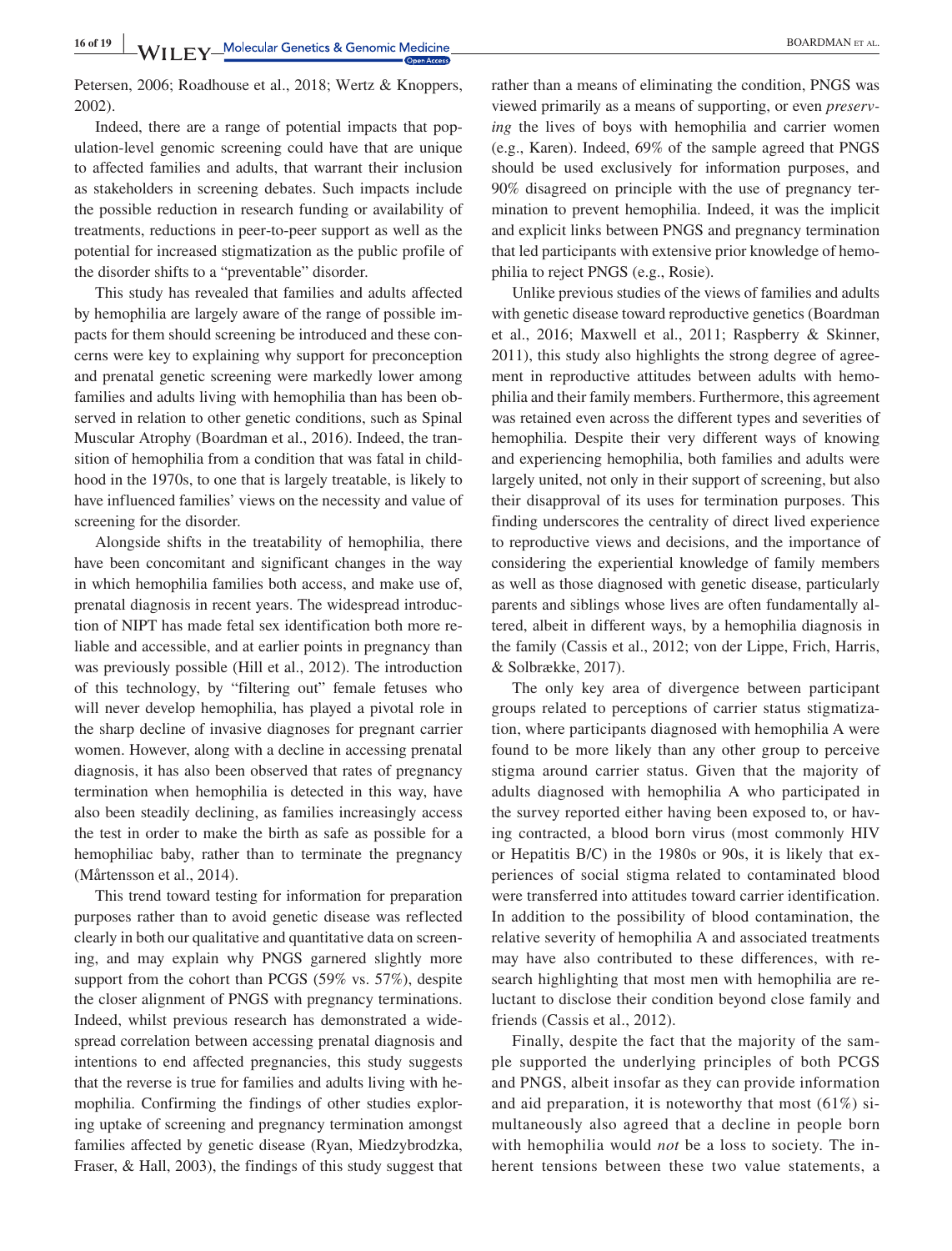rejection of pregnancy terminations for hemophilia on the one hand, but also a belief that the continued existence of hemophilia does not contribute anything to society worth preserving on the other, may at first glance appear contradictory, but in fact strikes at the very heart of the key issue facing reproductive genomic medicine today; namely, the conflict between preventing diseases from coming into existence, and preventing *the people*  who would have those diseases from coming into existence. It is this distinction that has informed much of the disability rights responses to prenatal screening, testing, and pregnancy termination and plagued the accounts of parents of genetically disabled children considering future pregnancies (Kelly, 2009). Through their responses to both the survey and in‐depth interviews, it appeared that families and adults with hemophilia were largely able to disentangle their views about hemophilia from their views about people with hemophilia, which contributed to these seeming contradictions.

Indeed, the relationship between genetic disorders and personal/social identity is emerging as an important factor in recent analyses of the responses of disabled people to advances in genetic medicine more widely (Asch & Wasserman, 2014) and is likely to only become more significant overtime. Technologies such as genome editing suggest a future in which it may be possible to focus ameliorative responses to genetic disease solely on the disease causing genetic variant, whilst preserving the life of the would‐have‐been disabled fetus. Future research may usefully explore this role of identity politics within the responses of genetically disabled adults and their families toward population level genetic screening, as well as the types of experience with genetic disease that lend themselves to support or nonsupport of screening and disease prevention, particularly as they relate to pregnancy termination.

## **4.1** | **Strengths and weaknesses**

A key strength of this study is the depth and breadth of data collated. However, due to confidentiality and data protection constraints, no identifiable data were asked of individuals who participated in the Haemophilia Screening Survey (UK), including IP address (where the survey was completed online). This meant that there was no mechanism in place to prevent an individual completing multiple surveys. Moreover, there was no way to verify that the participant fitted the inclusion criteria. Participants were furthermore accessed through a national support group rather than hemotology clinics, which may have introduced bias. Moreover, given the relatively high incidence of hemophilia A, people with hemophilia B were under-represented in the sample, although their numbers were broadly reflective of the prevalence of these sub‐ types of hemophilia within the UK population.

#### **ACKNOWLEDGEMENTS**

The authors would like to acknowledge with gratitude the participants who graciously gave us their time and their stories for the purposes of this research. We would also like to thank the Haemophilia Society who supported and facilitated the project in various ways.

#### **CONFLICTS OF INTEREST**

The authors have no conflicts of interest to declare.

#### **ETHICAL STATEMENT**

Ethical approval for this study was granted by the Biomedical and Scientific Research Ethics Committee for the qualitative interviews on 21/02/17 (REGO‐2017‐1910), and for the Haemophilia Screening Survey (UK) on 17/11/17 (REGO‐2017‐1910 AM02).

#### **ORCID**

*Felicity K. Boardma[n](https://orcid.org/0000-0002-3268-6276)* <https://orcid.org/0000-0002-3268-6276>

#### **REFERENCES**

- Abdul‐Kadir, R., Davies, J., Halimeh, S., & Chi, C. (2013). Advances in pregnancy management in carriers of haemophilia. *Journal of Applied Haematology*, *4*(4), 125–130.
- Archibald, A. D., Hickerton, C. L., Jaques, A. M., Wake, S., Cohen, J., & Metcalfe, S. A. (2013). "It's about having the choice": Stakeholder perceptions of population‐based genetic carrier screening for fragile X syndrome. *American Journal of Medical Genetics Part A*, *161A*(1), 48–58. <https://doi.org/10.1002/ajmg.a.35674>. Epub 2012 Dec 13.
- Archibald, A. D., Smith, M. J., Burgess, T., Scarff, K. L., Elliott, J., Hunt, C. E., … Amor, D. J. (2017). Reproductive genetic carrier screening for cystic fibrosis, fragile X syndrome, and spinal muscular atrophy in Australia: Outcomes of 12,000 tests. *Genetics in Medicine*, *20*, 513–523.<https://doi.org/10.1038/gim.2017.134>
- Asch, A., & Wasserman, D. (2014). Reproductive testing for disability. In J. D. Arras, E. Fenton, & R. Kukla (Eds.), *Routledge companion to bioethics*, (pp. 417–432). London: Routledge.
- Balak, D. M. W., Gouw, S. C., Plug, I., Mauser‐Bunschoten, E. P., Vriends, A. H. J. T., Van Diemen‐Homan, J. E. M., … Van der Bom, J. G. (2012). Prenatal diagnosis for haemophilia: A nationwide survey among female carriers in the Netherlands. *Haemophilia*, *18*, 584–592. <https://doi.org/10.1111/j.1365-2516.2011.02742.x>
- Barlow, J., Stapley, J., & Ellard, D. (2007). Living with haemophilia and von Willebrand's: A descriptive qualitative study. *Patient Education and Counseling*, *68*, 235–242. [https://doi.org/10.1016/j.](https://doi.org/10.1016/j.pec.2007.06.006) [pec.2007.06.006](https://doi.org/10.1016/j.pec.2007.06.006)
- Barter, B., Hastings, R., Williams, R., & Huws, J. (2016). Perceptions and discourses relating to genetic testing: Interviews with people with Down's Syndrome. *Journal of Applied Research in Intellectual Disabilities*, 1–12. <https://doi.org/10.1111/jar.12256>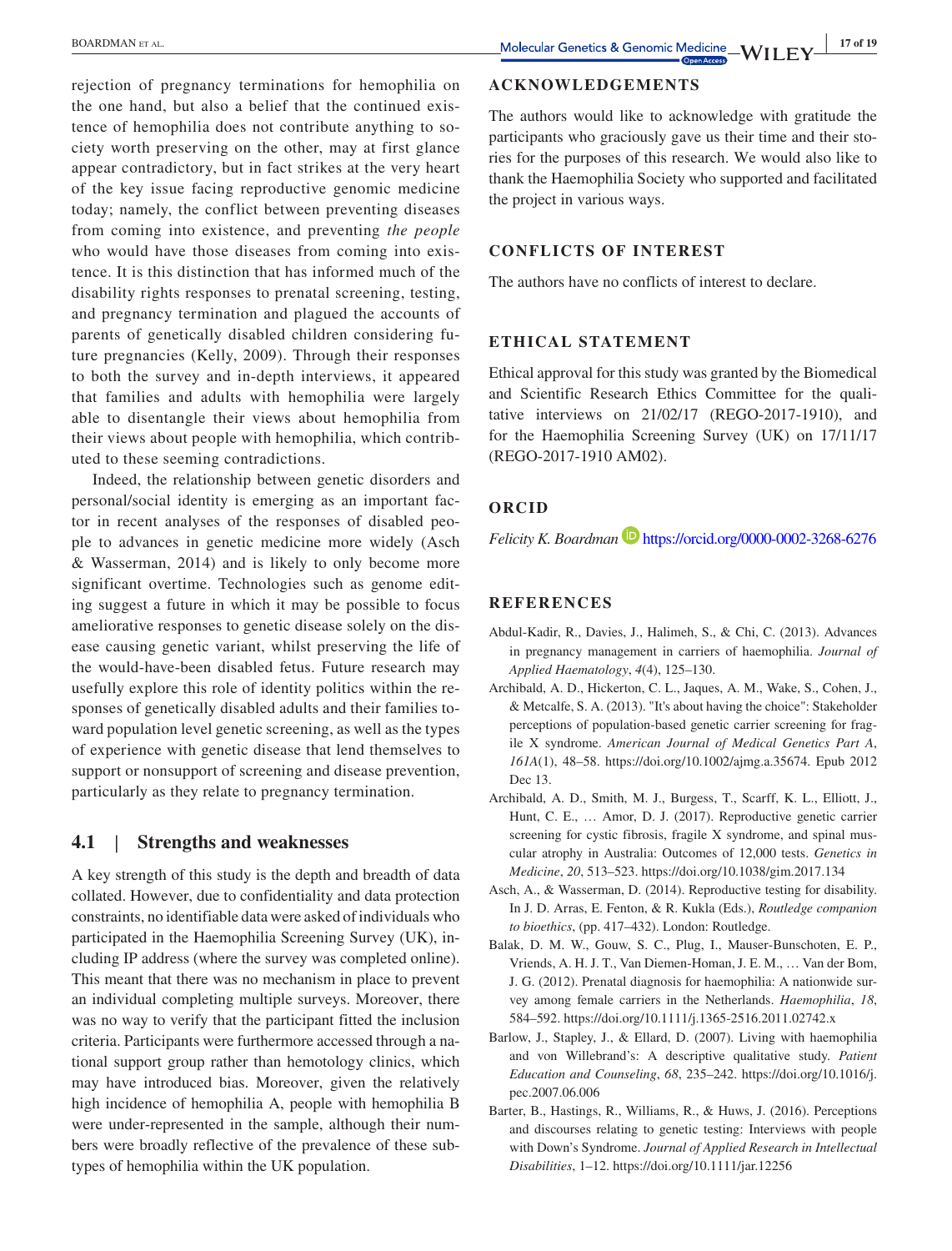- Boardman, F., & Hale, R. (2018). Genetic impairment and selective reproduction: The views of adults with genetic conditions towards genetic screening. *Molecular Genetics and Genomic Medicine*, *6*(6), 941–956.
- Boardman, F., Young, P., & Griffiths, F. (2016). Population screening for spinal muscular atrophy: A mixed methods study. *American Journal of Medical Genetics Part A*, *173*(2), 421–434. [https://doi.](https://doi.org/10.1002/ajmg.a.38031) [org/10.1002/ajmg.a.38031](https://doi.org/10.1002/ajmg.a.38031)
- Cassis, F. R. M. Y., Buzzi, A., Forsyth, A., Gregory, M., Nugent, D., Garrido, C., … Iorio, A. (2012). Haemophilia Experiences, Results and Opportunities (HERO) Study: Influence of haemophilia on interpersonal relationships as reported by adults with haemophilia and parents of children with haemophilia. *Haemophilia*, *20*, 287–295. <https://doi.org/10.1111/hae.12454>
- Chen, E., & Schiffman, J. (2000). Attitudes towards genetic counselling and prenatal diagnosis among a group of individuals with physical disabilities. *Journal of Genetic Counseling*, *9*(2), 137–152.
- Conway, S. P., Allenby, K., & Pond, M. N. (1994). Patient and parental attitudes toward genetic screening and its implications at an adult cystic fibrosis centre. *Clinical Genetics*, *45*, 308–312. [https://doi.](https://doi.org/10.1111/j.1399-0004.1994.tb04037.x) [org/10.1111/j.1399-0004.1994.tb04037.x](https://doi.org/10.1111/j.1399-0004.1994.tb04037.x)
- Creswell, J. W., & Plano Clark, V. L. (2006). *Designing and conducting mixed methods research* (2nd ed.). London: Sage.
- Davies, S. C. (2016). *Generation genome: Annual report of the chief medical officer*. Retrieved August 11, 2018, from [https://doi.](https://doi.org/10.1136/jmg.40.6.e80) [org/10.1136/jmg.40.6.e80](https://doi.org/10.1136/jmg.40.6.e80)
- Dunn, N. F., Miller, R., Griffioen, A., & Lee, C. A. (2008). Carrier testing in haemophilia A and B: Adult carriers' and their partners' experiences and their views on the testing of young females. *Haemophilia*, *14*, 584–592.<https://doi.org/10.1111/j.1365-2516.2007.01649.x>
- Ghosh, K., Shetty, S., Pawar, A., & Mohanty, D. (2002). Carrier detection and prenatal diagnosis in haemophilia in India: Realities and challenges. *Haemophilia*, *8*, 51–55. [https://doi.](https://doi.org/10.1046/j.1365-2516.2002.00576.x) [org/10.1046/j.1365-2516.2002.00576.x](https://doi.org/10.1046/j.1365-2516.2002.00576.x)
- Glaser, B. G., & Strauss, A. (1967). *The discovery of grounded theory: Strategies for qualitative research*. New York, NY: Aldine de Gruyter.
- Haemophilia Society. (2003). *Von Willlebrand's: General information*. Retrieved August 2, 2018, from [http://www.haemophilia.org.uk/up](http://www.haemophilia.org.uk/uploads/vwillebrandsgeneral.pdf)[loads/vwillebrandsgeneral.pdf](http://www.haemophilia.org.uk/uploads/vwillebrandsgeneral.pdf)
- Henneman, L., Bramsen, I., Van Os, T. A., Reuling, I. E., Heyerman, H. G., van der Laag, J., … ten Kate, L. P. (2001). Attitudes towards reproductive issues and carrier testing among adult patients and parents of children with cystic fibrosis (CF). *Prenatal Diagnosis*, *21*(1), 1–9. [https://](https://doi.org/10.1002/1097-0223(200101)21:1<1::aid-pd967>3.0.co;2-#) [doi.org/10.1002/1097-0223\(200101\)21:1<1::aid-pd967>3.0.co;2-#](https://doi.org/10.1002/1097-0223(200101)21:1<1::aid-pd967>3.0.co;2-#)
- Hill, M., Compton, C., Lewis, C., Skirton, H., & Chitty, S. (2012). Determination of foetal sex in pregnancies at risk of haemophilia: A qualitative study exploring the clinical practices and attitudes of health professionals in the United Kingdom. *Haemophilia*, *18*, 575– 583.<https://doi.org/10.1111/j.1365-2516.2011.02653.x>
- Hooper, W. C., Miller, C. H., & Key, N. S. (2010). Complications associated with carrier status among people with blood disorders. *American Journal of Preventative Medicine*, *38*(4s), S456–S458. <https://doi.org/10.1016/j.amepre.2010.01.009>
- Human Genetics Commission (2011). *Increasing options, informing choice: A report on preconception genetic testing and screening*. Retrieved August 11, 2018, from [https://f-origin.hypotheses.org/](https://f-origin.hypotheses.org/wp-content/blogs.dir/257/files/2011/04/2011.HGC_.-Increasing-options-informing-choice-final2.pdf) [wp-content/blogs.dir/257/files/2011/04/2011.HGC\\_.-Increasing](https://f-origin.hypotheses.org/wp-content/blogs.dir/257/files/2011/04/2011.HGC_.-Increasing-options-informing-choice-final2.pdf)[options-informing-choice-final2.pdf](https://f-origin.hypotheses.org/wp-content/blogs.dir/257/files/2011/04/2011.HGC_.-Increasing-options-informing-choice-final2.pdf)
- Janssens, S., Chokoshvilli, D., Binst, C., Mahieu, I., Henneman, L., De Paepe, A., & Borry, P. (2016). Attitudes of cystic fibrosis patients and parents toward carrier screening and related reproductive issues. *European Journal of Human Genetics*, *24*, 506–512. [https://doi.](https://doi.org/10.1038/ejhg.2015.160) [org/10.1038/ejhg.2015.160](https://doi.org/10.1038/ejhg.2015.160)
- Kadir, R. A., Sabin, C. A., Goldman, E., Pollard, D., Economides, D. L., & Lee, C. A. (2000). Reproductive choices of women in families with haemophilia. *Haemophilia*, *6*, 33–40. [https://doi.](https://doi.org/10.1046/j.1365-2516.2000.00353.x) [org/10.1046/j.1365-2516.2000.00353.x](https://doi.org/10.1046/j.1365-2516.2000.00353.x)
- Kay, E., & Kingston, H. (2002). Feelings associated with being a carrier and characteristics of reproductive decision making in women known to be carriers of X‐linked conditions. *Journal of Health Psychology*, *7*(2), 169–181. <https://doi.org/10.1177/1359105302007002456>
- Kelly, S. (2009). Choosing not to choose: Reproductive responses of parents of children with genetic conditions or impairments. *Sociology of Health and Illness*, *31*(1), 81–97. [https://doi.](https://doi.org/10.1111/j.1467-9566.2008.01110.x) [org/10.1111/j.1467-9566.2008.01110.x](https://doi.org/10.1111/j.1467-9566.2008.01110.x)
- Korngiebel, D., McMullen, C., Amendola, L., Berg, J., Davis, J., Gilmore, M., … Wilfond, B. (2016). Generating a taxonomy for genetic conditions relevant to reproductive planning. *American Journal of Medical Genetics*, *170*(3), 565–573. [https://doi.org/10.1002/](https://doi.org/10.1002/ajmg.a.37513) [ajmg.a.37513](https://doi.org/10.1002/ajmg.a.37513)
- Kraus, E. M., & Brettler, D. B. (1988). Assessment of reproductive risks and intentions by mothers of children with haemophilia. *American Journal of Medical Genetics*, *13*(2), 259–267. [https://doi.](https://doi.org/10.1002/ajmg.1320310202) [org/10.1002/ajmg.1320310202](https://doi.org/10.1002/ajmg.1320310202)
- Mårtensson, A., Tedgård, U., & Ljung, R. (2014). Prenatal diagnosis of haemophilia in Sweden now more commonly used for psychological preparation than termination of pregnancy. *Haemophilia*, *20*, 854–858. <https://doi.org/10.1111/hae.12516>
- Maxwell, S. J., Kyne, G., Molster, C., Barker, N. M., Ormsby, J., & O'Leary, P. (2011). Perceptions of population cystic fibrosis prenatal and preconception carrier screening among individuals with cystic fibrosis and their family members. *Genetic Testing and Molecular Biomarkers*, *15*(3), 159–164. [https://doi.org/10.1089/](https://doi.org/10.1089/gtmb.2010.0121) [gtmb.2010.0121](https://doi.org/10.1089/gtmb.2010.0121)
- McClaren, B., Delatycki, M. B., Collins, V., Metcalfe, S. A., & Aitken, M. (2008). 'It's not in my world': An exploration of attitudes and influences associated with cystic fibrosis carrier screening. *European Journal of Human Genetics*, *16*, 435–444. [https://doi.org/10.1038/](https://doi.org/10.1038/sj.ejhg.5201965) [sj.ejhg.5201965](https://doi.org/10.1038/sj.ejhg.5201965)
- Middleton, A., Hewison, J., & Mueller, R. F. (1998). Attitudes of deaf adults toward genetic testing for hereditary deafness. *American Journal Human Genetics*, *63*, 1175–1180. [https://doi.](https://doi.org/10.1086/302060) [org/10.1086/302060](https://doi.org/10.1086/302060)
- Nuffield Council on Bioethics. (2018). *Genome editing and human reproduction: Social and ethical issues*. Retrieved August 11, 2018, from<http://nuffieldbioethics.org/project/genome-editing>
- Petersen, A. (2006). The best experts: The narratives of those who have a genetic condition. *Social Science & Medicine*, *63*, 32–42. [https://](https://doi.org/10.1016/j.socscimed.2005.11.068) [doi.org/10.1016/j.socscimed.2005.11.068](https://doi.org/10.1016/j.socscimed.2005.11.068)
- Potrata, B., McKibbin, M., Lim, J. N. W., & Hewison, J. (2014). "To perpetuate blindness!": Attitudes of UK patients with inherited retinal disease towards genetic testing. *Journal of Community Genetics*, *5*(3), 215–222. <https://doi.org/10.1007/s12687-013-0176-7>
- Raspberry, K., & Skinner, D. (2011). Enacting genetic responsibility: Experiences of mothers who carry the fragile X gene. *Sociology of Health and Illness*, *33*(3), 420–433. [https://doi.](https://doi.org/10.1111/j.1467-9566.2010.01289.x) [org/10.1111/j.1467-9566.2010.01289.x](https://doi.org/10.1111/j.1467-9566.2010.01289.x)